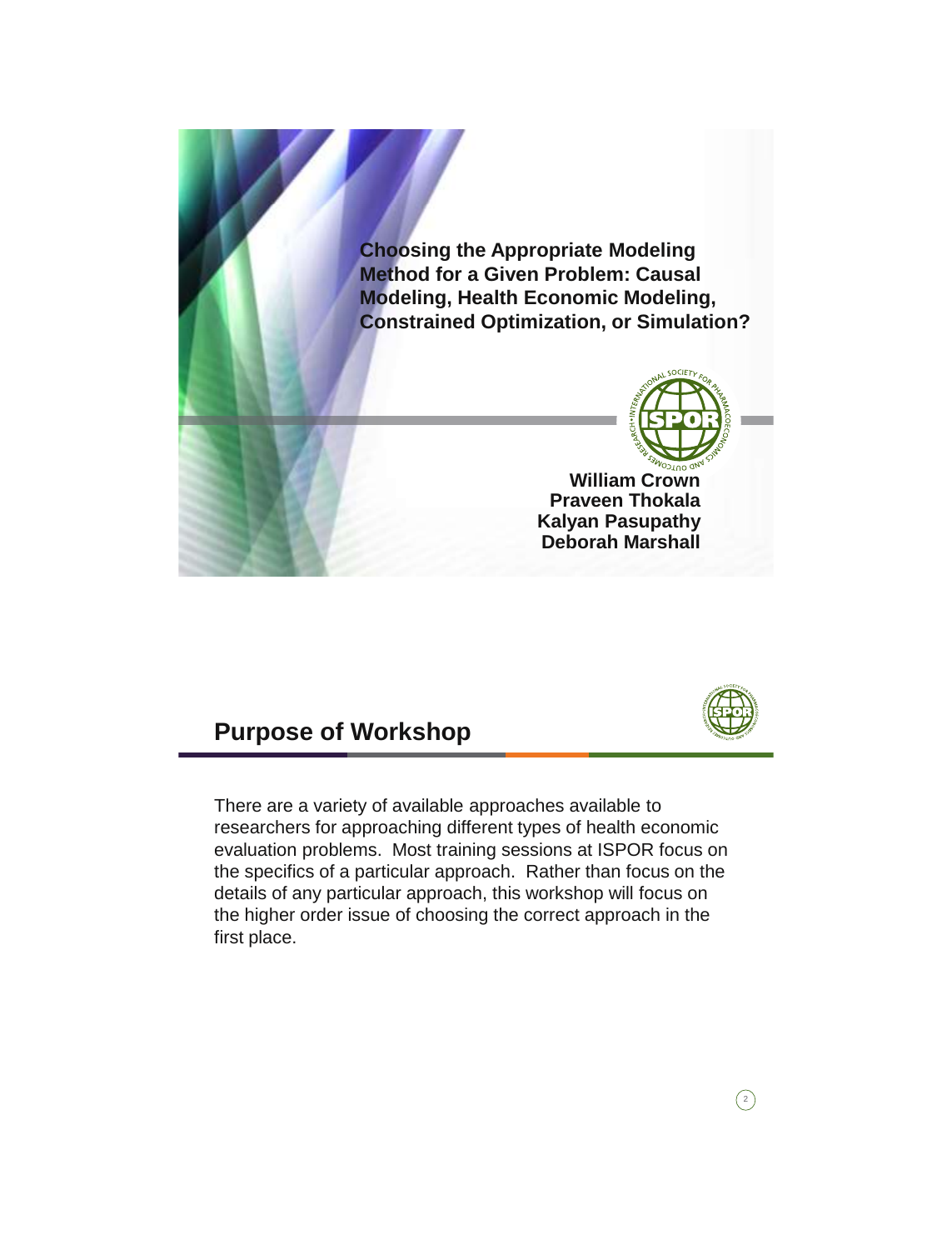

## **Methods**

- Causal Modeling
- Health Economic Modeling
- **Optimization Models**
- **Simulation Models**

 $\odot$ 

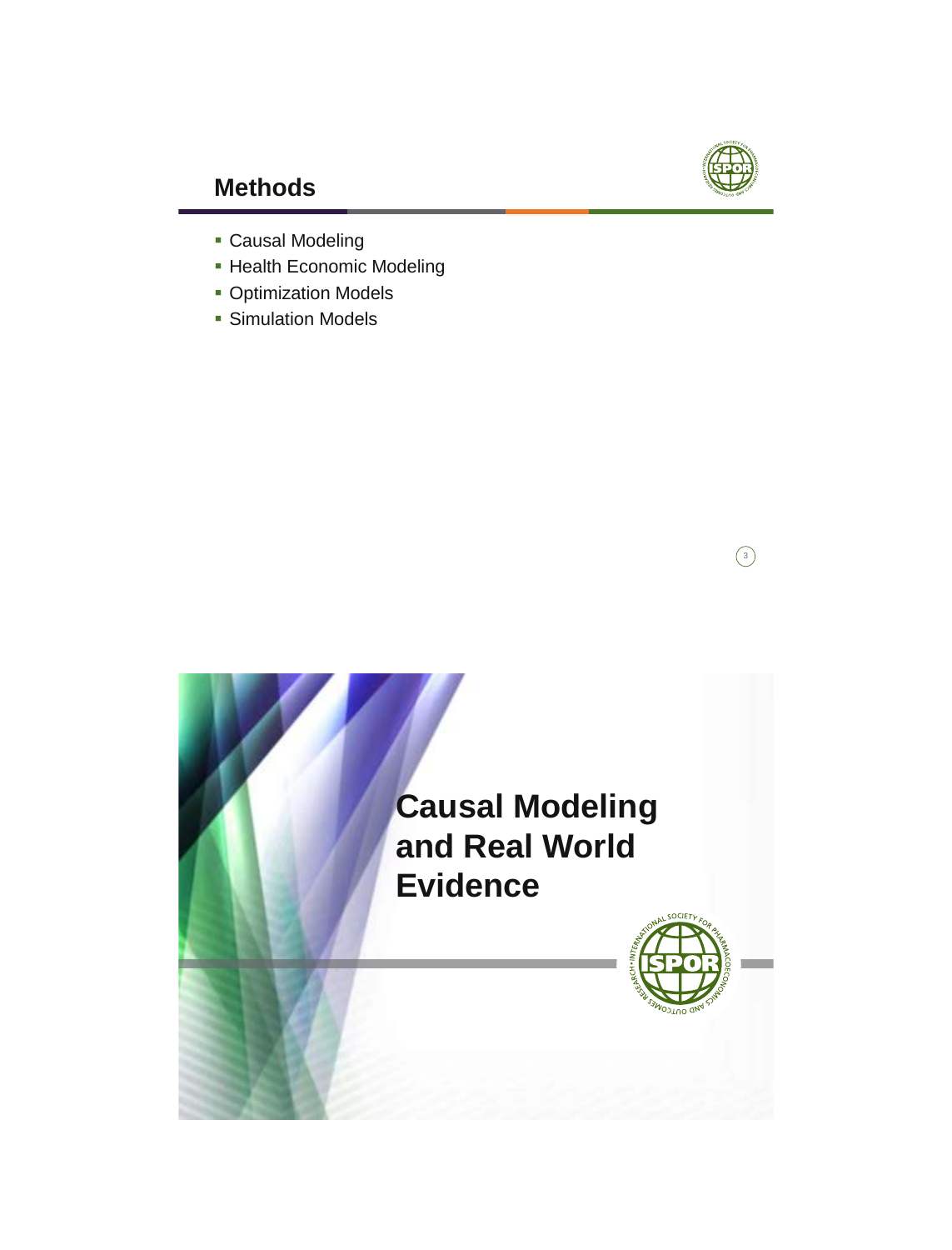



©2016 by BMJ Publishing Group Ltd



- **Balances comparison groups on both observed and** *unobserved* characteristics
- Greatly simplifies analysis
- But inclusion/exclusion criteria and intensive follow-up in trials introduce issues of generalizability of findings
- **Small trials can be highly variable in their findings**



**EBM**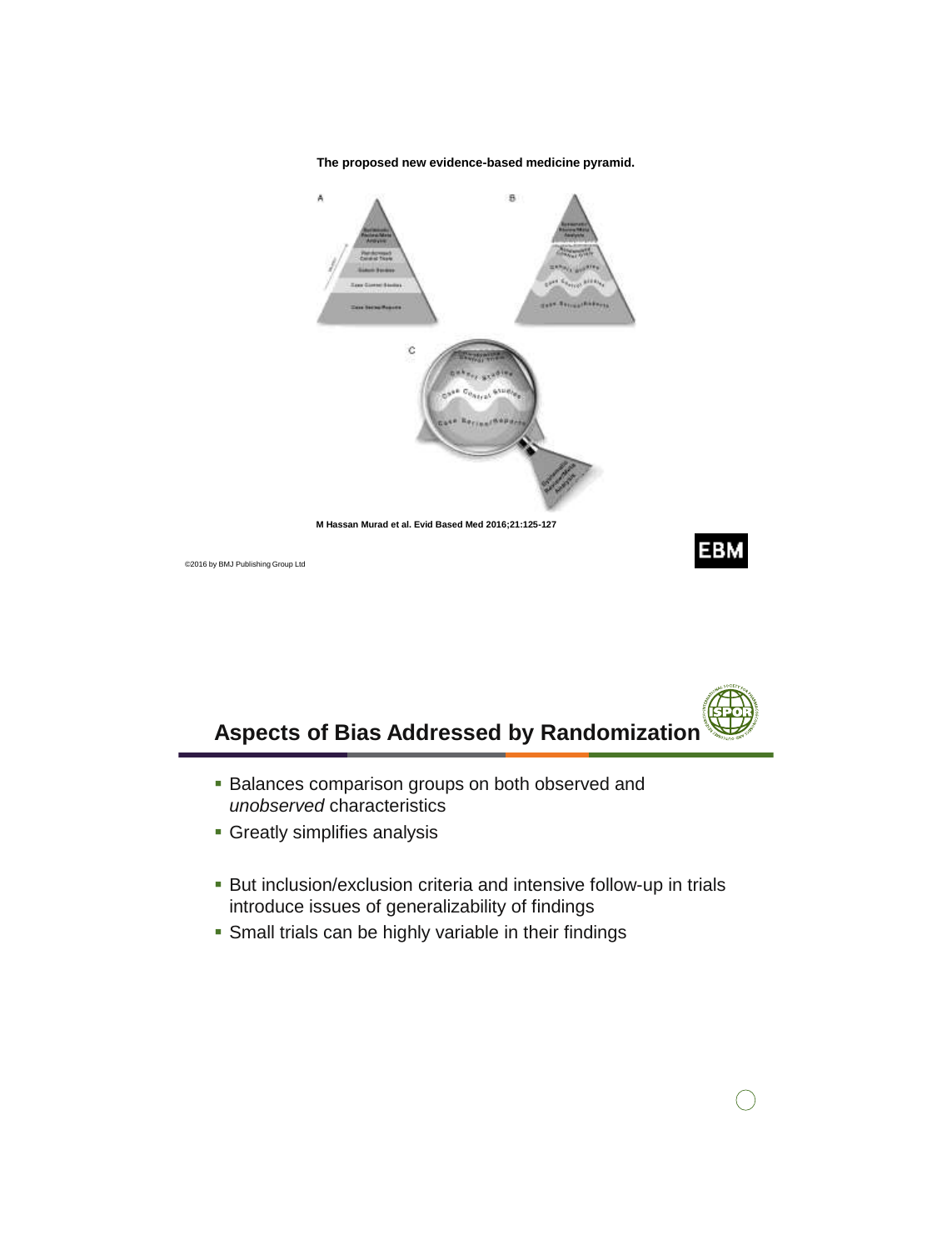### **Regulatory Imperatives Driving the Interest in Real World Evidence**



- Under the *Prescription Drug User Fee Act* (PDUFA) VI FDA has mandated that:
	- 1. By the end of FY 2018, FDA must conduct a public workshop focused on RWE;
	- 2. By the end of FY 2019, FDA must fund pilot and methodology specifically targeted toward RWE and regulatory decision-making; and
	- 3. By end of FY 2021, FDA must publish draft guidance for RWE applications.
- The 21<sup>st</sup> Century Cures Act mandates (section 3022) that FDA propose a framework and enact a program to evaluate RWE to support approval of new indications and to satisfy post-approval requirements.

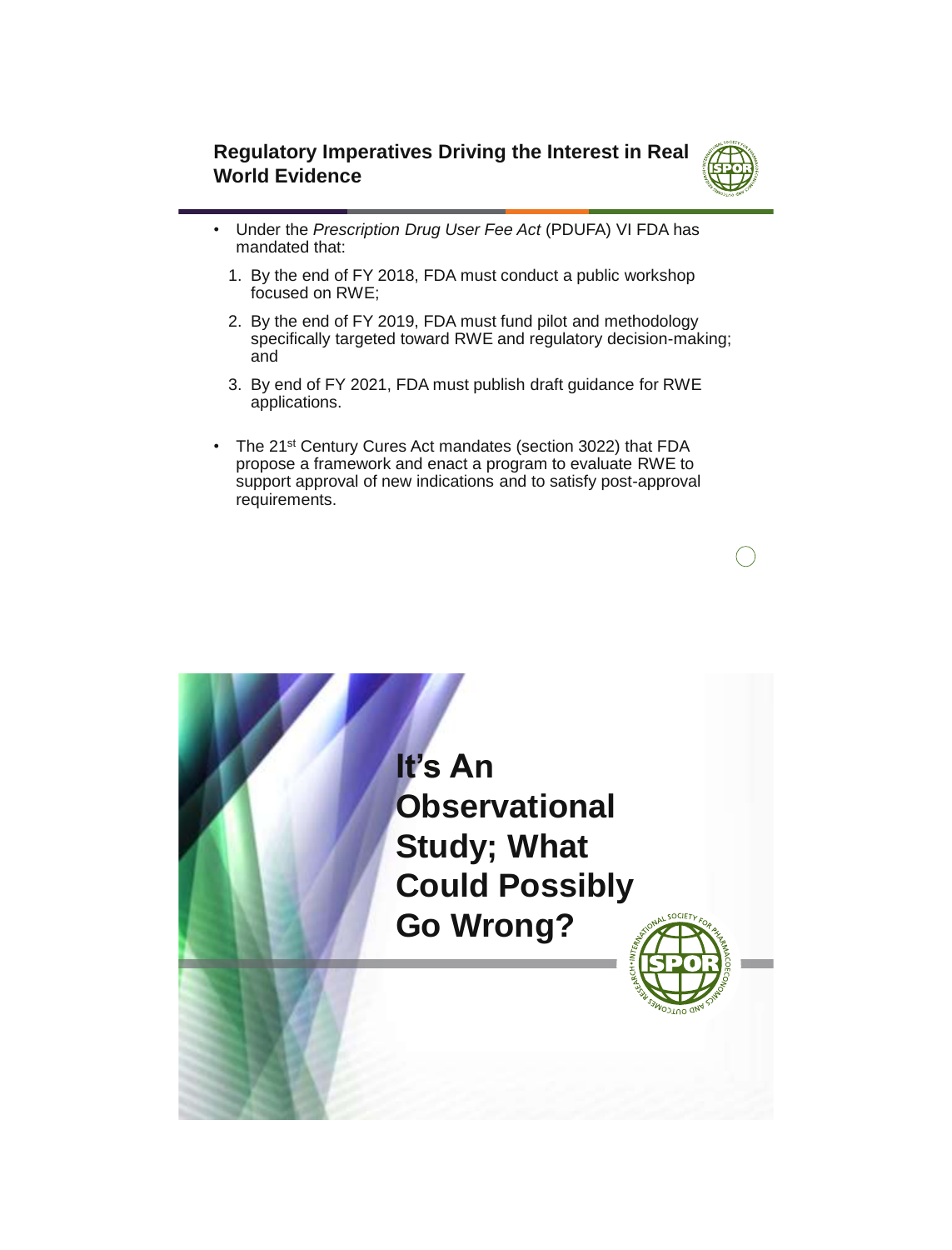

### **A High Profile Case Where RCTs and Differed**

- **The Nurses Health Study (observational) had found a** protective cardiovascular risk from HRT.
	- Stampfer MJ et al. Postmenopausal Estrogen Therapy and Cardiovascular Disease: Ten-Year Follow-up from the Nurses' Health Study. N. Engl. J. Med 325, 756-762 (1991).
- The Women's Health Initiative (RCT) found just the opposite
	- Rossouw JE et al. Risks and Benefits of Estrogen Plus Progestin in Healthy Postmenopausal Women: Principal Results from the Women's Health Initiative Randomized Controlled Trial. JAMA 288, 321-333 (2002)



- Observational data has some important advantages
	- Timeliness
	- Less restrictive eligibility criteria
	- Longer follow-up
	- Larger sample size
	- Lower cost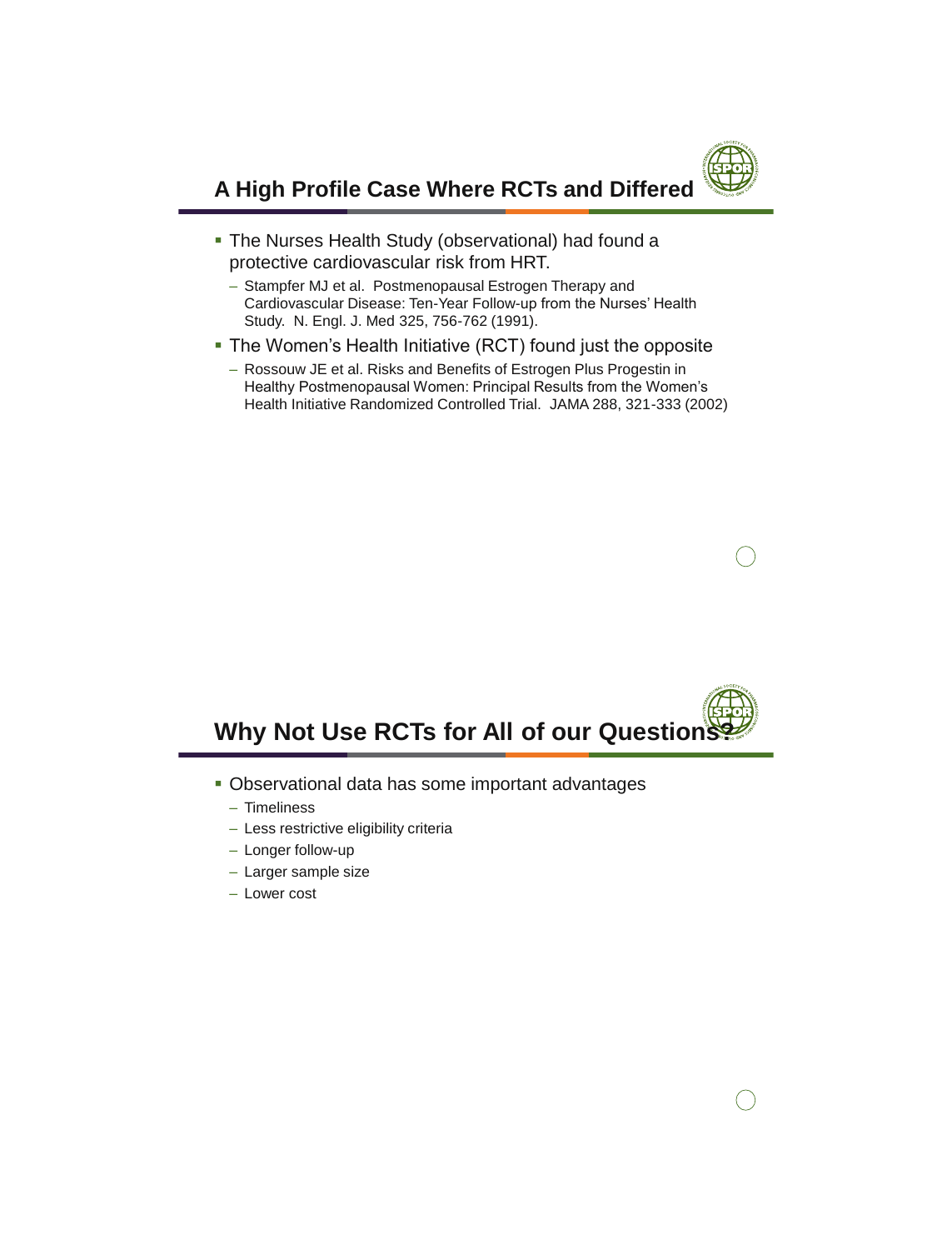

### **The Women's Health Initiative Revisited**

- **Hernan MA et al. Observational Studies Analyzed Like** Randomized Experiments: An Application to Postmenopausal Hormone Therapy and Coronary Heart Disease. Epidemiology 19, 766-779 (2008)
- Goodman SN, Schneeweiss S. and Baiocchi M. Using Design Thinking to Differentiate Useful From Misleading Evidence in Observational Research. JAMA 317, 705-707 (2017).

### When and How Can Real World Data Analyses Substitute for Randomized Controlled Trials?

Jessica M. Franklin<sup>1</sup> and Sebastian Schneeweiss<sup>1</sup>

Regulators consider randomized controlled trials (RCTs) as the gold standard for evaluating the safety and effectiveness of medications, but their costs, duration, and limited generalizability have caused some to look for attenuatives. Real world evidence based on data collected outside of RCTs, such as registries and longitudinal healthcare databases, can sometimes substitute for RCTs, but concerns about validity have limited their impact. Greater relance on such real world data (RWD) in regulatory decision making requires understanding why some studies fall while others succeed in producing results similar to RCTs. Hey questions when considering whether RWD analyses can substitute for RCTs for regulatory<br>decision making are WHEN one can study drug effects without randomization and HDW to implement a volid RWD If one has decided to pursue that option. The WHEN is primarily driven by externalities not controlled by investigation respectively.

Franklin J. and Schneeweiss S. When and How Can Real World Data Analyses Substitute for Randomized Controlled Trials? Clinical Pharmacology and Therapeutics 2017.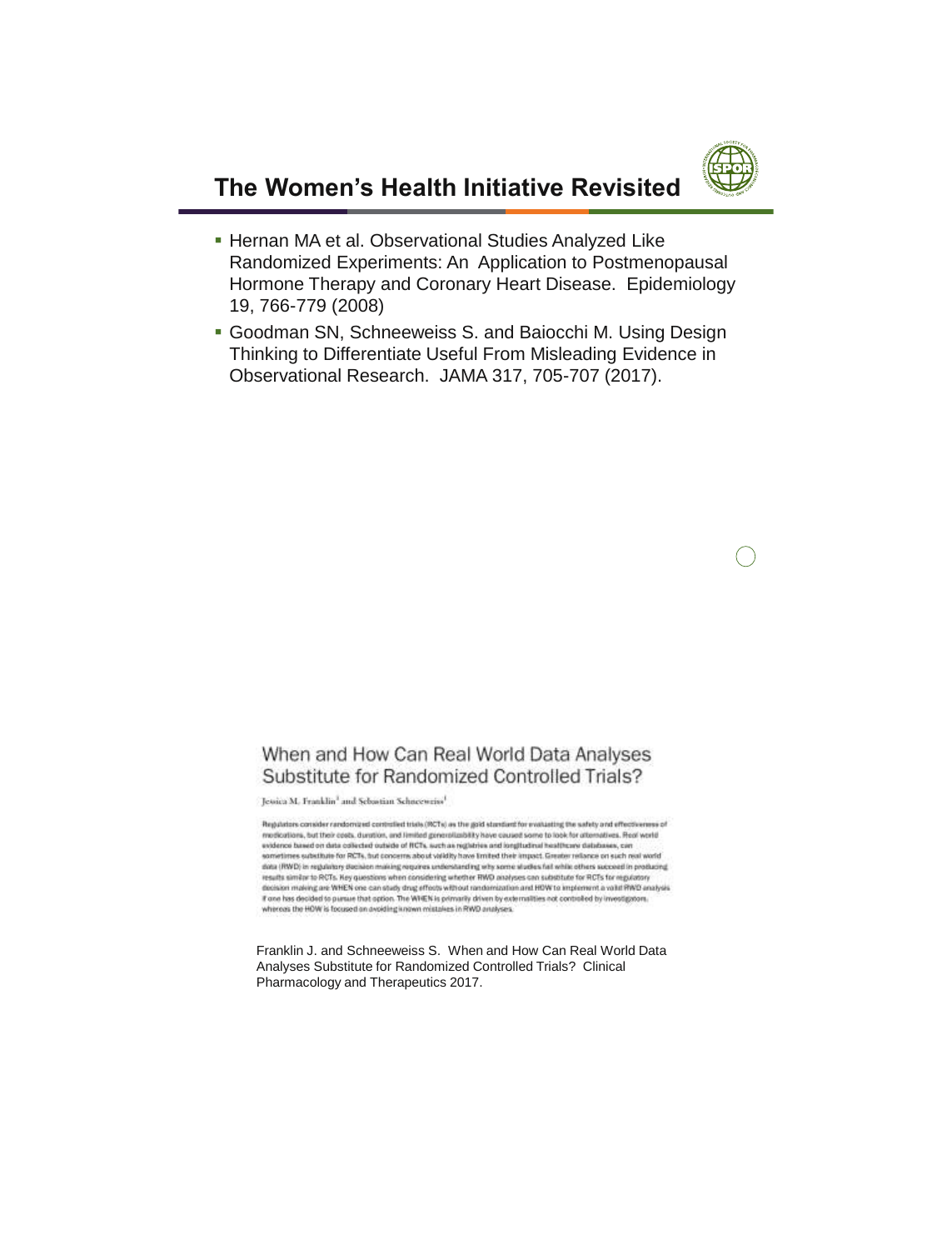**Guide Posts That Can Improve Reliability of Database Study Results**

- 1. Active Comparator, same treatment modality
- 2. New Users
- 3. High-dimensional proxy adjustment
- 4. Control for Medication Adherence
- 5. Avoiding design flaws:
	- reverse causation
	- adjustment for causal intermediaries
	- immortal time bias
	- depletion of susceptibles

### **Current (limited) literature Suggests Observational Studies Yield Results Similar to RCTs**

- Anglemyer A, Horvath HT, Bero L. Healthcare outcomes assessed with observational study designs compared with those assessed in randomized trials (Review). The Cochrane Library 2014, Issue 4.
	- Cochrane Collaborative review of 14 prior reviews comparing RCTs to observational studies. Collectively, these reviews included data on 1583 meta analyses spanning 228 medical conditions.
	- 11 of 14 studies (79%) found no difference in ratios of odds ratios (ROR)
	- One review suggested larger ROR for observational studies
	- Two reviews suggested smaller ROR for observational studies
	- **"Our results showed that, on average, there is little difference between the results obtained for RCTs and observational studies."**
- **Earlier Studies** 
	- Benson K, Hartz AJ. A Comparison of Observation Studies and Randomized, Controlled Trials. N Engl J Med 2000; 342: 1878-86
	- Concato J, Shah N, Horwitz RI. Randomized, Controlled Trials, Observation Studies and the Hierarchy of Research Designs. N Engl J Med 2000; 342: 1887-92

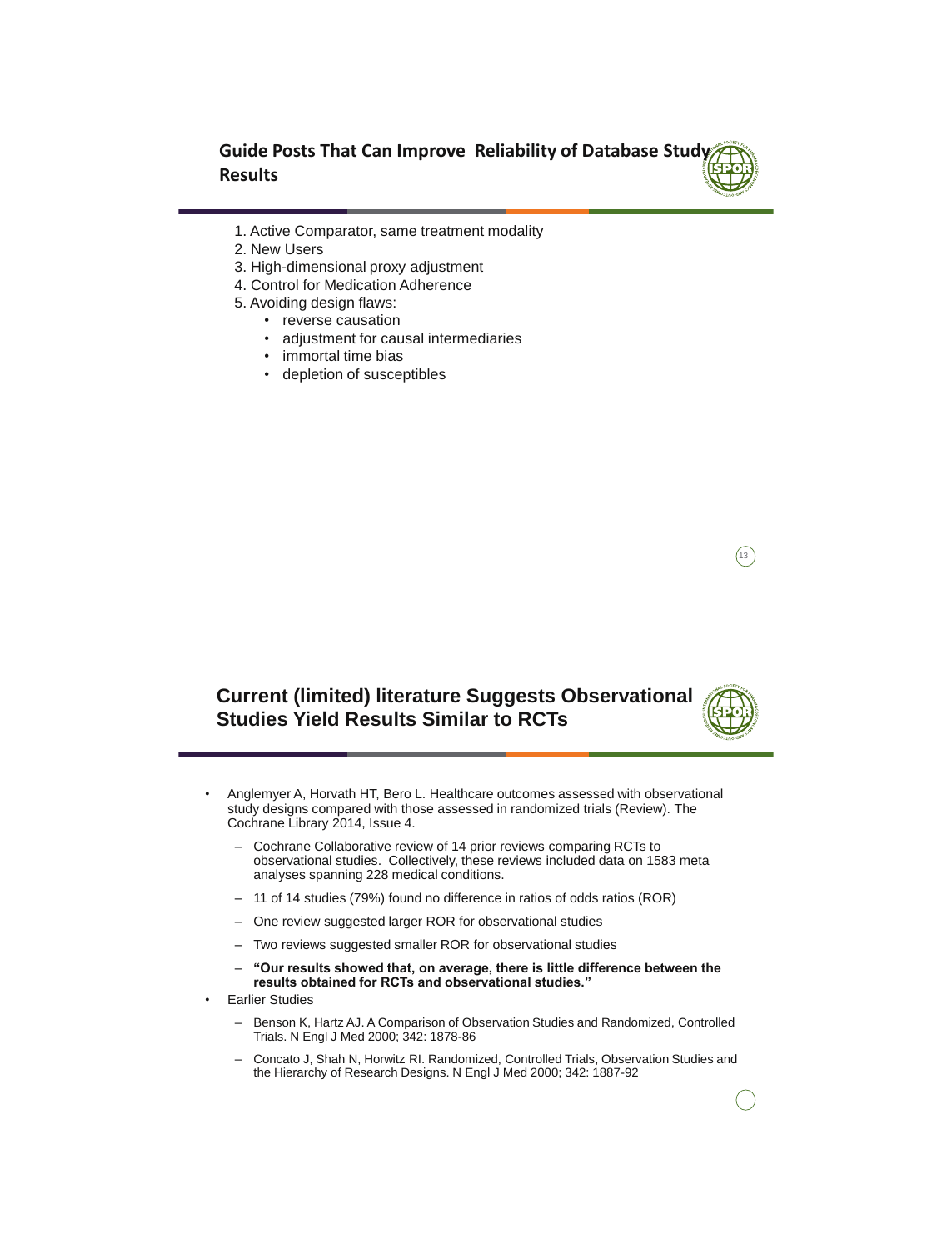

 $\left( \overline{15}\right)$ 

## **Skillsets Vary Widely By Method**

- Pragmatic Trials
- **Epidemiology—more clinical oriented** 
	- Propensity Score Matching
	- Inverse Probability Weights
- **Econometrics—more policy oriented** 
	- Instrumental Variables
	- Differences-in-Differences
- **Health care domain knowledge** 
	- Clinical
	- Economics
	- Claims and EMR data

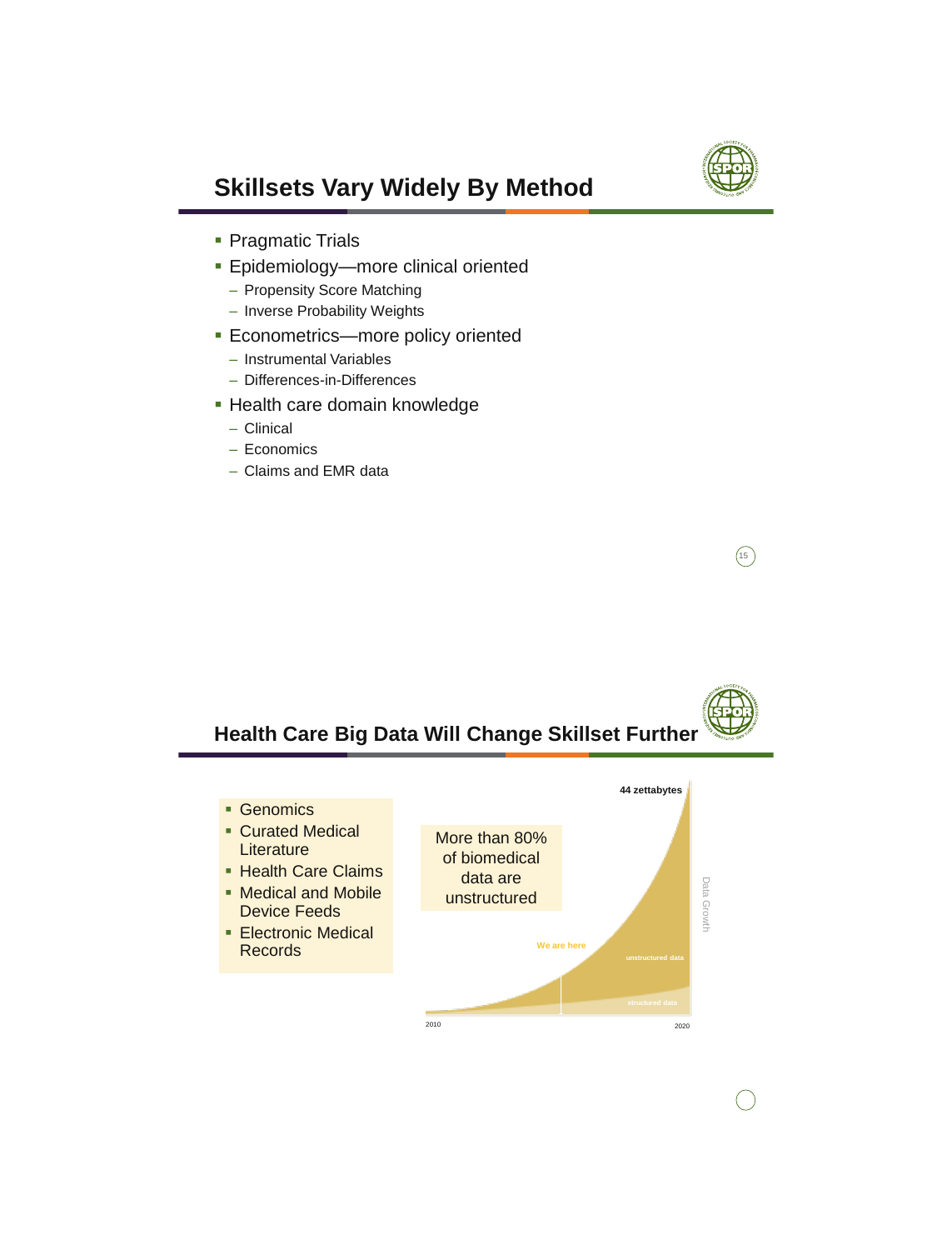



### **Outline**

- **Aim of the models used in HTA**
- **Modelling techniques employed in HTA** 
	- Types of modeling approaches
	- Assumptions involved
- **Data/input requirements**
- **Good practice guidelines**
- **Outputs from model analyses**
- Resources/skill sets needed

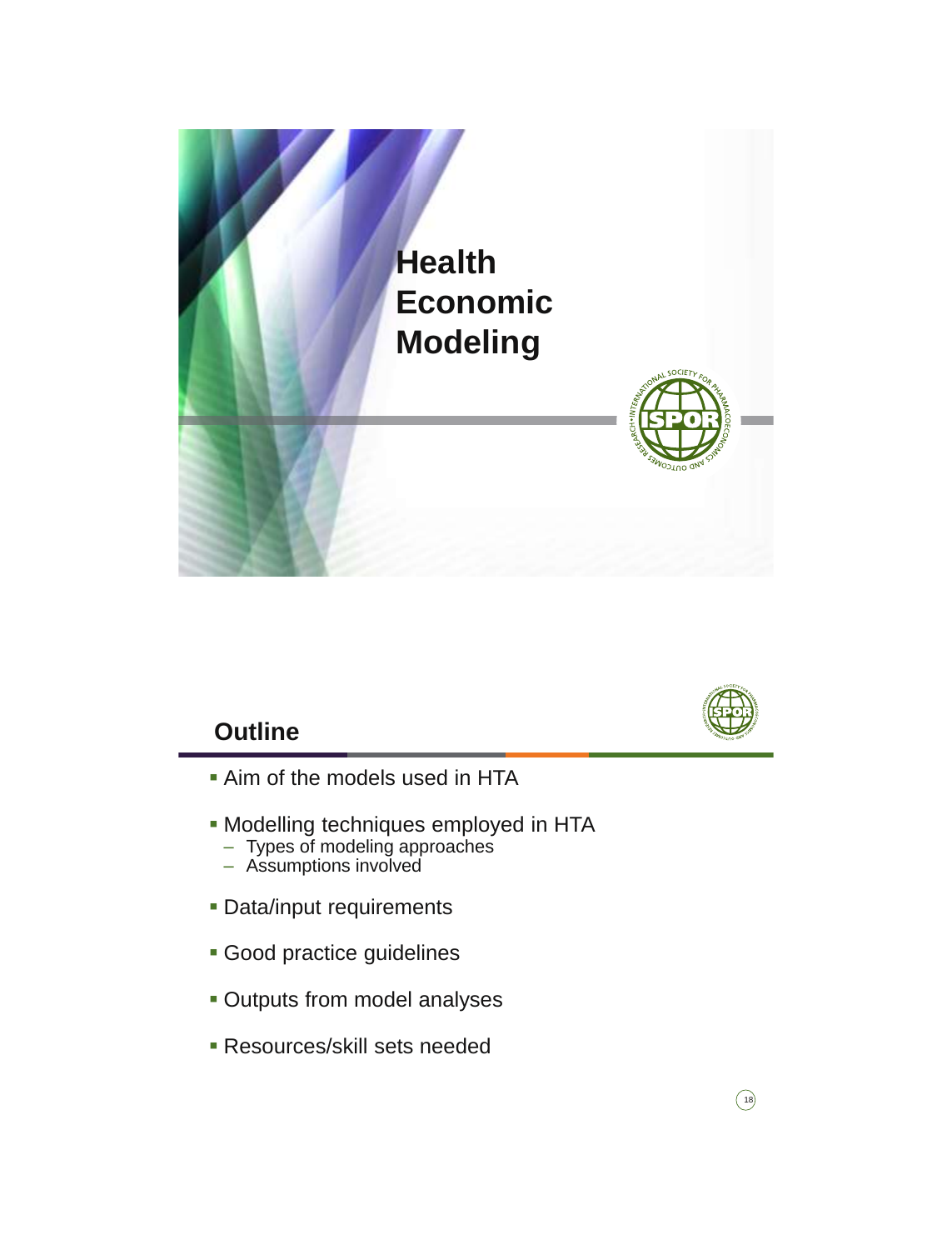

- Randomized controlled trials (RCTs) only have a short followup so cannot generalize cost-effectiveness results
	- Also, doing RCTs is quite expensive
- Network meta analyses (NMA) only provide information about relative effectiveness, need to understand if the benefits are worth the costs
- Aim: Need to estimate the benefits (e.g. QALYs) and costs of different interventions over the life time, hence the need for 'health economic modelling'





 $^{20}$ 

### **Types of Models**

- The first type of decision-analytic model is the "**decision tree**" model.
	- used to determine optimal strategies when a decision-maker encounters several decision alternatives under conditions of uncertainty
- Other popular types of models in HTA are "**Markov**" or **semi-Markov** models (state stransition models)
	- These models use a finite number of discrete health states to model the disease and estimate the flow of people through these states over time
- **Partitioned-survival models** are becoming more prominent in disease states that use time-to-event data, particularly oncology.
- Another type of model is a **discrete event simulation model** 
	- patient-level simulation commonly using Monte Carlo analysis to model specific events experienced by individual patients.
- For an overview of model taxonomies, please see Brennan et al. (2006)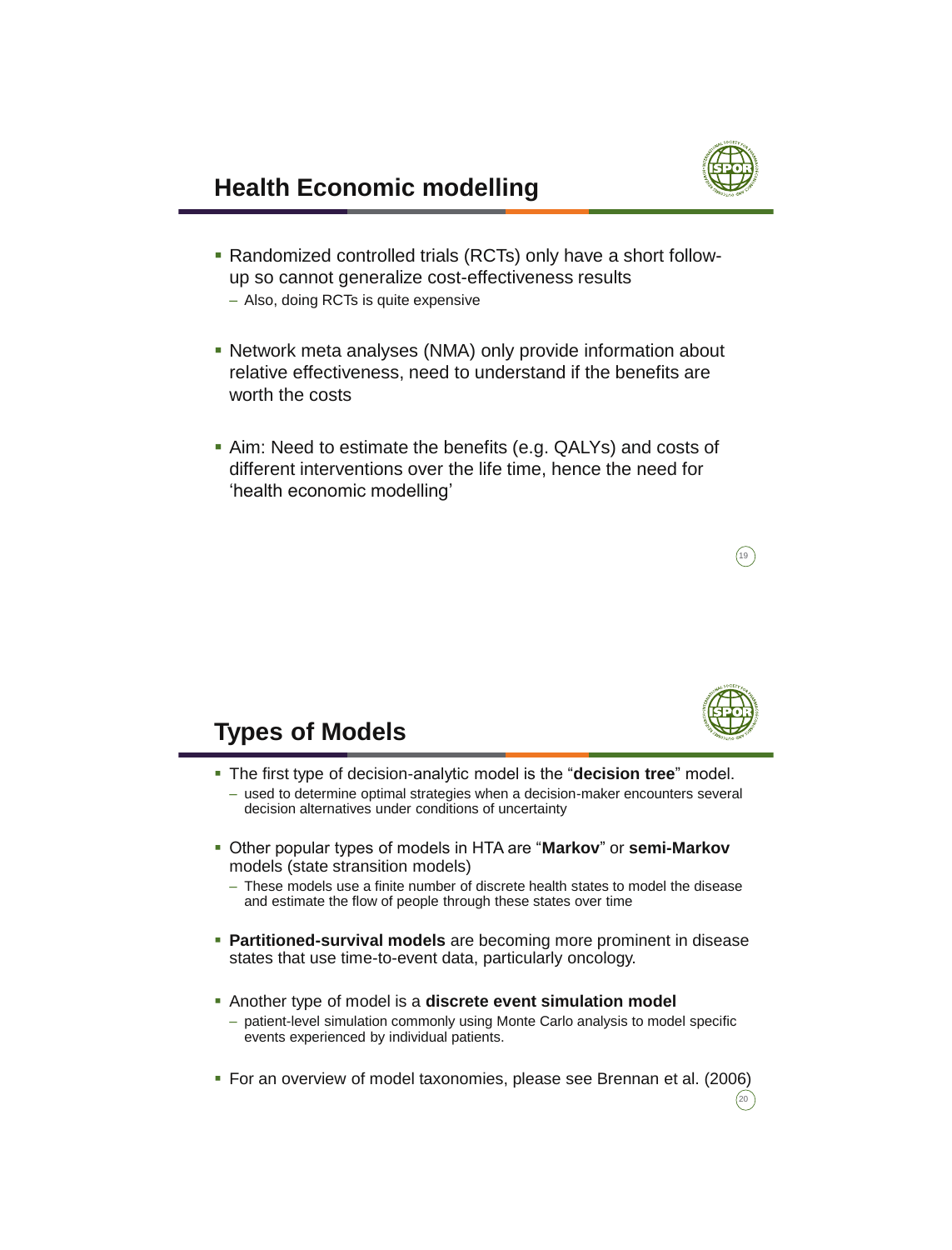

## **Decision Tree Models**





 $\circled{21}$ 

### **Markov models**



 $\circled{22}$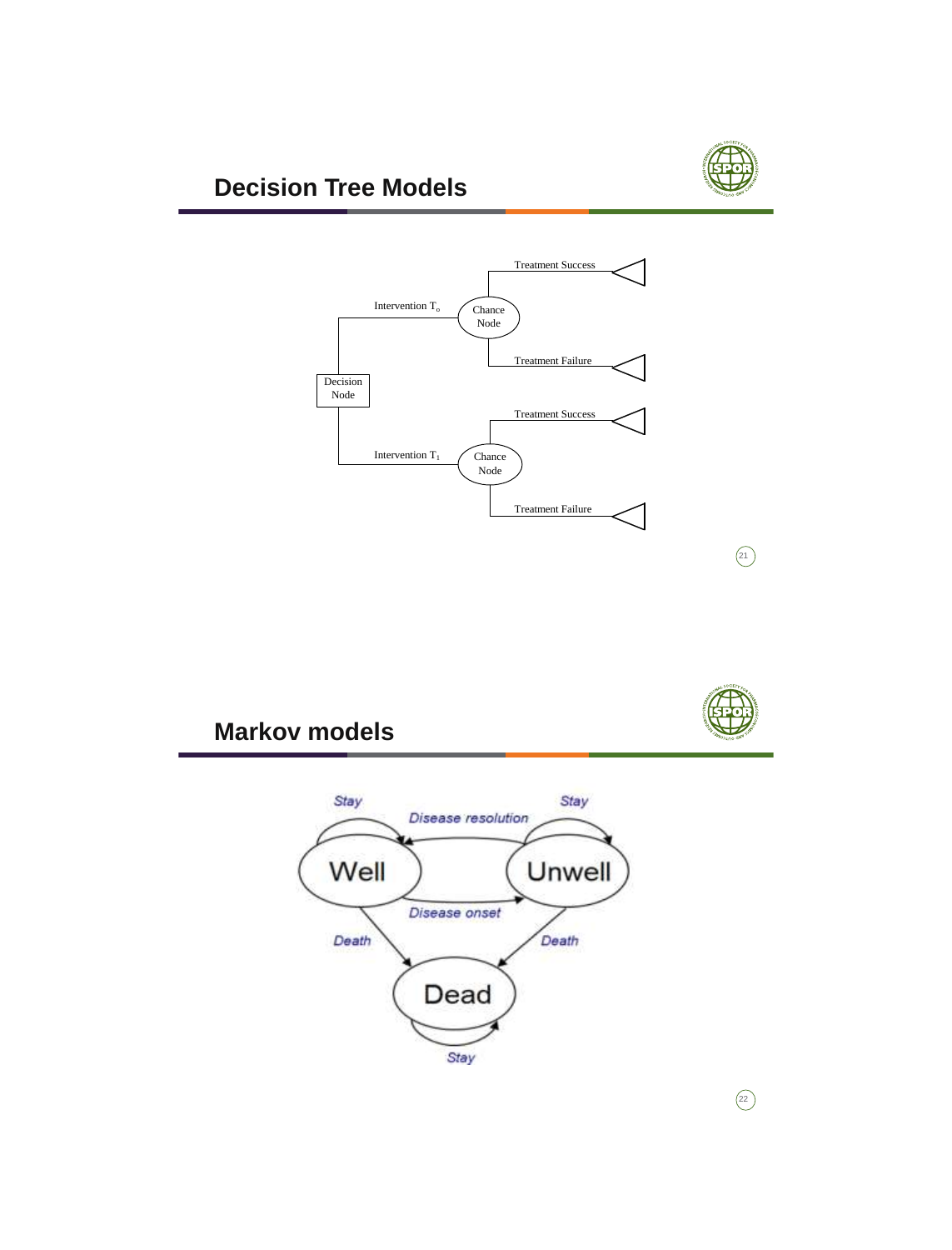

### **Partitioned survival models**



https://www.dovepress.com/evaluating-the-cost-effectiveness-of-afatinib-after-platinum-based-the-peer-reviewed-fulltext-article-CEOR



 $(23)$ 

### **Typical assumptions involved**

- Cohort models (i.e. decision trees, Markov and partitioned survival models) estimate population averages, so assume each patient is the same
- **Decision trees** 
	- Patients can be classified into clear groups with specific outcomes
	- Patients move to these groups in short time horizon
- **Markov models** 
	- Memoryless assumption (i.e. all the patients in a given state are the same irrespective of how they got there)
	- Transition probabilities are constant over time (i.e. the risk of moving to a different state is same irrespective of how long patients are in a state)
- Partitioned survival models
	- Survival (OS or PFS) can be estimated (typically) using a parametric distribution (e.g. Exponential, Gamma, Weibull, etc)

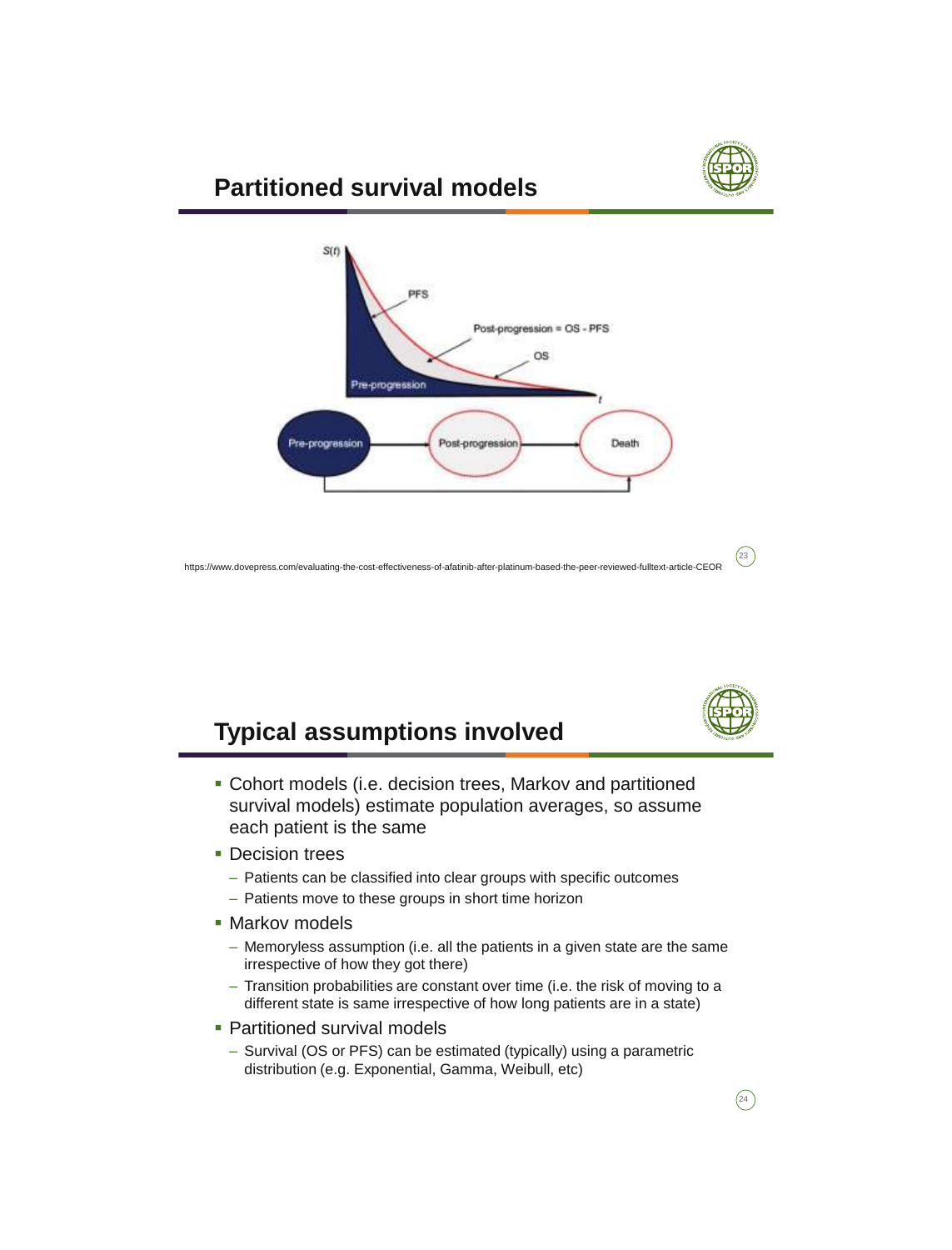

### **Inputs for health economic models**

| <b>Types</b>                                                                                                                                                                                                          | <b>Sources</b>                                                                                                         | <b>Uses</b>                                                                                              |
|-----------------------------------------------------------------------------------------------------------------------------------------------------------------------------------------------------------------------|------------------------------------------------------------------------------------------------------------------------|----------------------------------------------------------------------------------------------------------|
| <b>Effectiveness</b><br><b>Costs</b><br>Resource use / activity<br><b>Health states</b><br>Utility values<br>Indirect comparators<br>Longer term outcomes<br>'Other' interventions<br>Natural history<br>Epidemiology | 'Published papers'<br>Routine data<br>Reference sources<br>Local / clinical<br>/ expert opinion<br>Sponsor submissions | Parameter values<br>Model structure<br>Sensitivity analysis<br>Validation / consistency<br>/ calibration |



### **HTA Modelling Guidelines**

- **ISPOR-SMDM Modelling Good Research Practices Task force** [https://www.ispor.org/workpaper/Modeling-Good-Research-](https://www.ispor.org/workpaper/Modeling-Good-Research-Practices-Overview.asp)Practices-Overview.asp
- Also, HTA organisations (e.g. NICE, ICER, etc) specify the methods guide for performing cost-effectiveness analyses, which include their preferences such as
	- Cost-effectiveness metric (Cost Per QALY)
	- Discount Rates (for costs and benefits)
	- Utility Measures (e.g. EQ-5D)
	- Time Horizon
	- Perspective (e.g. payer or societal)
	- Preferred sources/methods for identifying inputs
	- Reporting

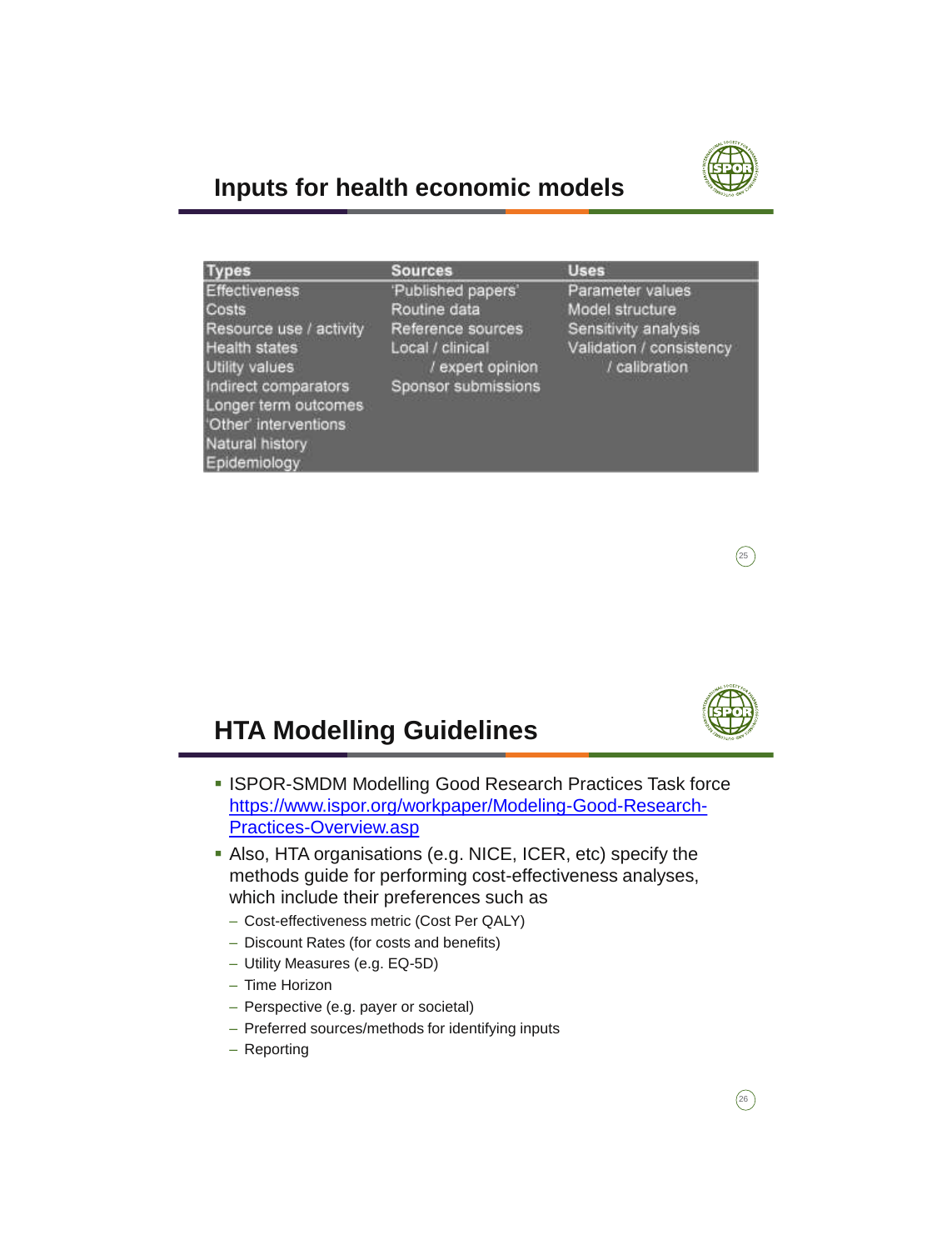

$$
\frac{(Cost_{intervation} - Cost_{control})}{( QALYS_{intevention} - QALYS_{control})} = \text{ICER}
$$

- Deterministic results
	- true values of the model parameters are known with certainty
- Deterministic Sensitivity analysis
	- Varying one or several model parameters to examine the impact upon the cost-effectiveness results
- Stochastic/Probabilistic analysis
	- parameter values lie on a distribution with unique characteristics

### **Deterministic sensitivity analysis (One-way sensitivity analysis)**



 $\left(27\right)$ 

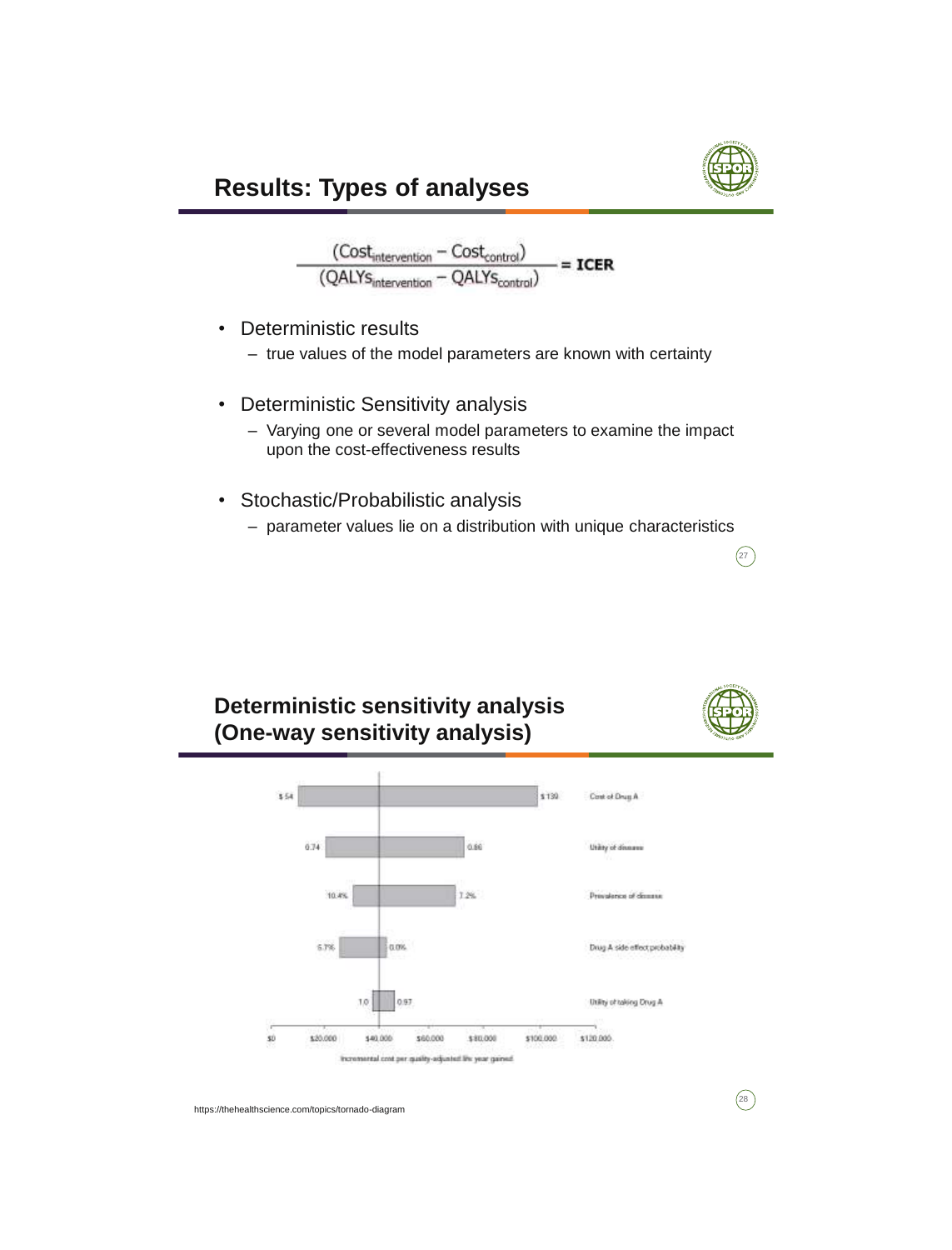

 $(29)$ 

### **Probabilistic sensitivity analysis: Cost-effectiveness plane & Scatterplots**



**Probabilistic sensitivity analysis: Cost-effectiveness acceptability curves**



 $\circledcirc$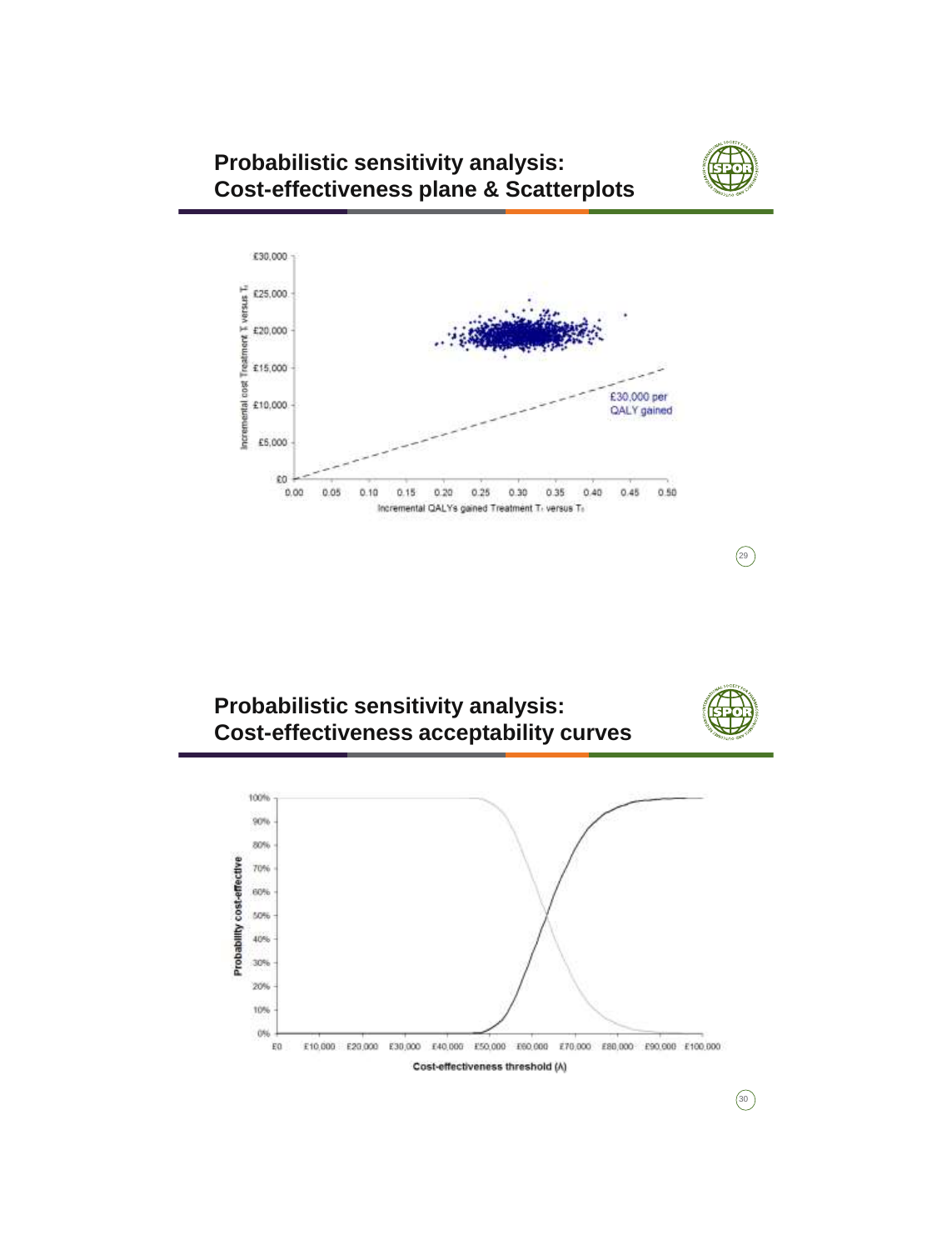

### **Resources/Skillsets**

- Popular software are **Excel** and **TreeAge** (proprietary)
- Many **free software packages** (e.g., R)
- Most modellers in Health Economic Evaluation use the cohort models and program in **Excel** is used for many modeling purposes. Easy to understand and implement.
- **However, there remain some limitations which can be** addressed using simulation modelling techniques



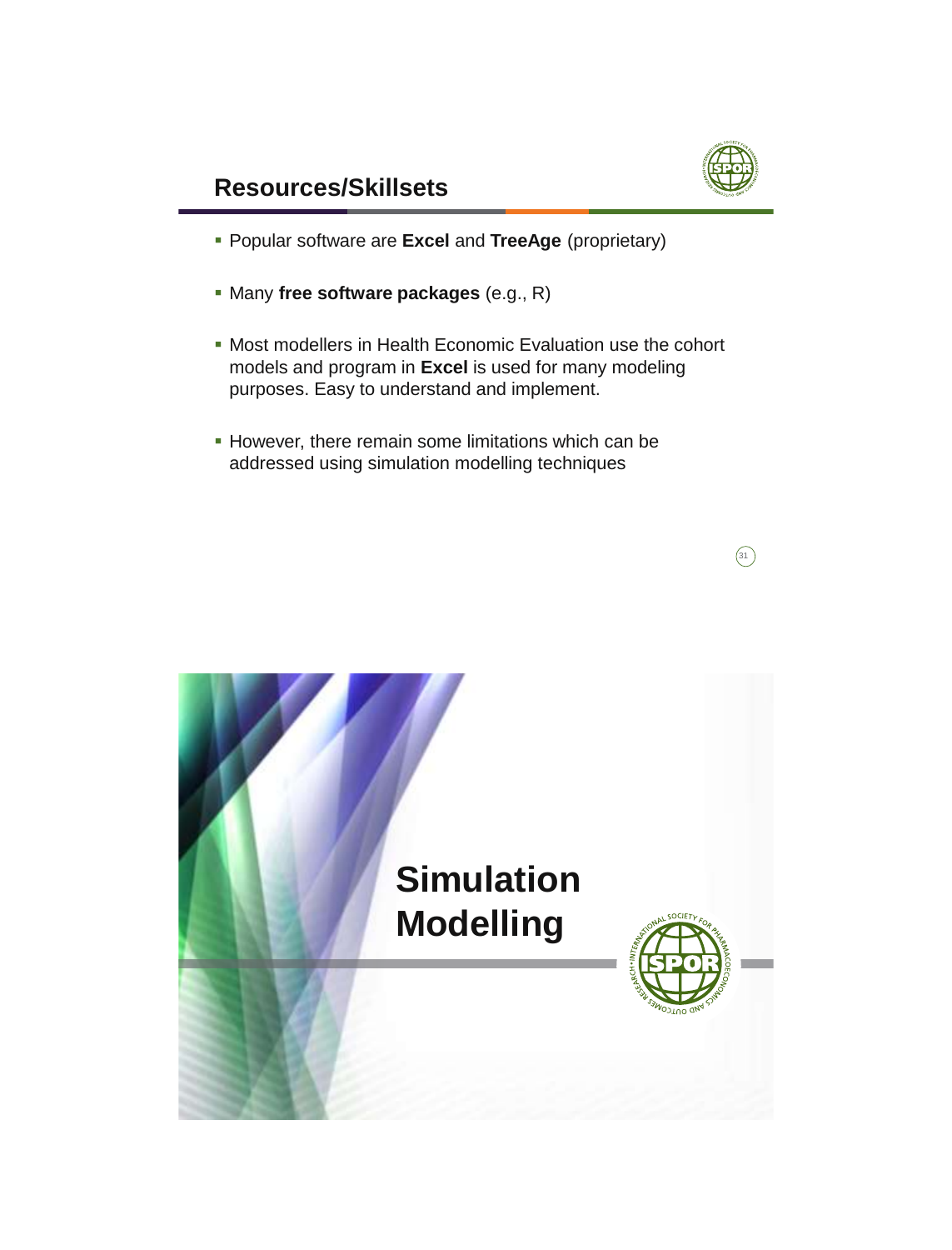and middle is in





**ELSEVIER** 

Applying Dynamic Simulation Modelin<br>Care Delivery Research---The SIMULAT<br>ISPOR Simulation Modeling Emerging G

N. Alasshaft, Phil<sup>5133</sup>, Line Rarges-Uk, MSc, M.<br>51 S. (Ingaal, H., MS, Pal)<sup>12</sup>, William V. Patiala.<br>Wong, Pitl, MS, MSA, KNV, Kalyan S. Pangori

#### \*\*\*\*\*\*\*\*

nois ian adiscr sprins an



#### ISPOR TASK FORCE REPORTS

# Selecting a Dynamic Simulation Modeling Method for Health<br>Care Delivery Research—Part 2: Report of the ISPOR Dynamic<br>Simulation Modeling Emerging Good Practices Task Force

rch A. Marshall, PhD<sup>10</sup>, Lina Rorgeo-Liz, MSc.<br>arc Crears, PhD<sup>1</sup>, William V. Padule, PhD, MS MIN, BSc Ind Co. L. IND<sup>1</sup>

#### $1 + 1 + 1 + 1$

33

**Posit Accord Enteractions Causes** *processes…*

*Health Care problem non-linear* and *spatial* **Effection**<br> **Entities that change** Include *feedback,*  relationships between *behaviors* and make *outcomes* difficult to anticipate

### **Complexity and Interactions = Dynamic System**



3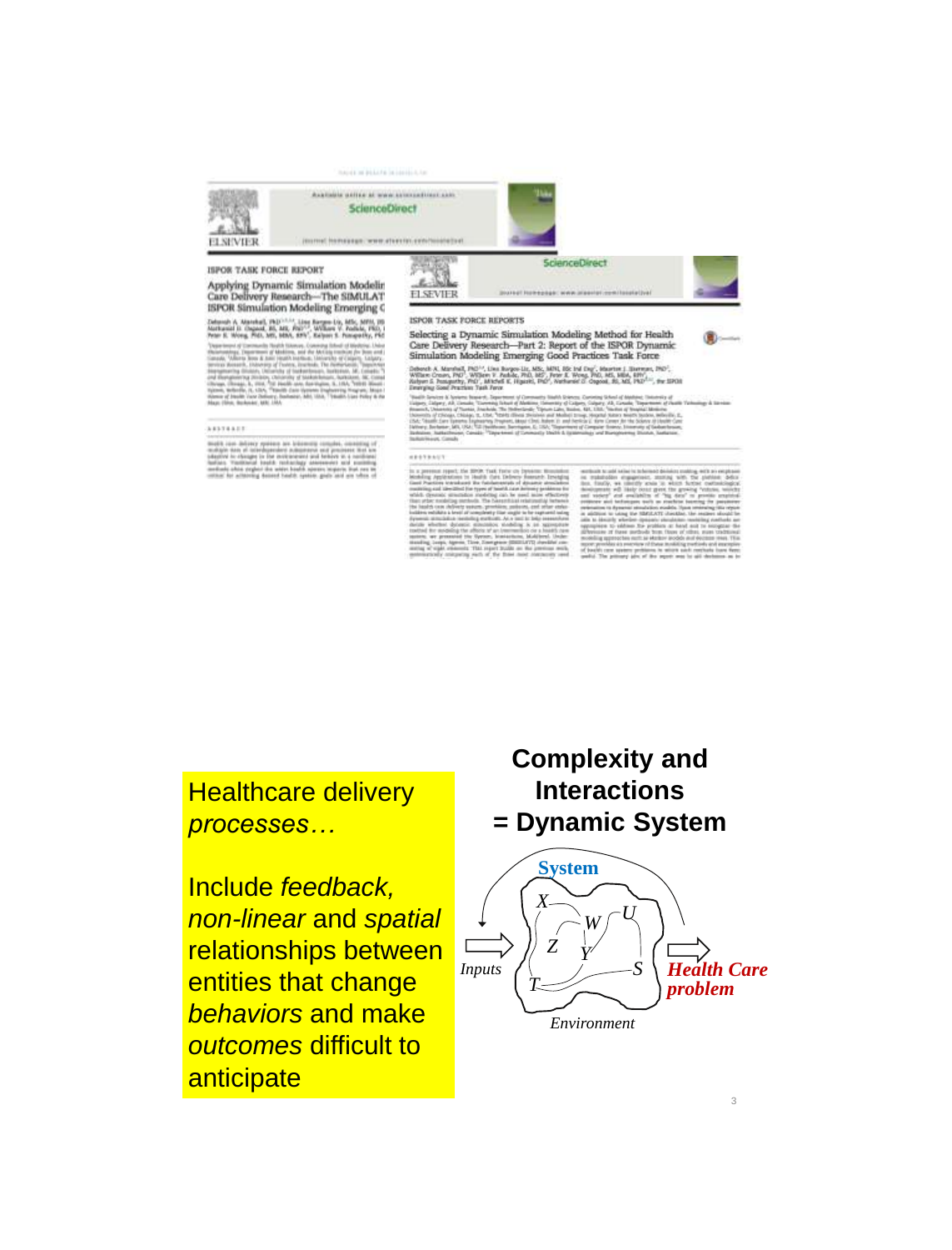### **Why a Systems Perspective and Simulation Modelling for Planning Health Care Delivery?**

- Health Care is a **Complex System:** multiple stakeholders and interactions, non-linearities, uncertainty, etc.
- **Interactions:** Simulation models support the design and re-design of systems by enabling a better understanding of the complexity and behaviour of the system that is modelled. This translates into quality and healthcare improvement.
- Models are means to synthesize data when direct experimentation is not possible or feasible.
- Mechanism to logically and systematically examine a policy problem.
- Evaluate intended and unintended consequences of an intervention using alternative "what if…?" scenarios BEFORE implementing.
- Identify need for additional data what are the gaps?

# **SIMULATE Checklist**

| <b>SIMULATE</b>      | Does your problem require:                                                                                                                          |  |  |
|----------------------|-----------------------------------------------------------------------------------------------------------------------------------------------------|--|--|
| <b>System</b>        | Modeling multiple events, relationships and stakeholders representing<br>healthcare delivery processes?                                             |  |  |
| <b>Interactions</b>  | Including non-linear or spatial relationships between stakeholders that<br>influence beh<br>anticipate?<br>• The more of these characteristics, the |  |  |
| <b>Multilevel</b>    | Modeling a h<br>more likely dynamic simulation<br>Operational p                                                                                     |  |  |
| <b>Understanding</b> | modeling is to apply<br>Modeling a co<br>cannot be so                                                                                               |  |  |
| Loops                | Modeling fee<br>and the cons . Does not (yet) discriminate between                                                                                  |  |  |
| <b>Agents</b>        | Modeling mu<br>the different simulation modeling<br>and change t<br>approaches (ABM, DES and SD)                                                    |  |  |
| $\blacksquare$ ime   | Time-depend<br>either betwee<br>change?                                                                                                             |  |  |
| $\equiv$ mergent     | Considering the intended and unintended consequences of health<br>system interventions to address policy resistance and achieve target<br>outcomes? |  |  |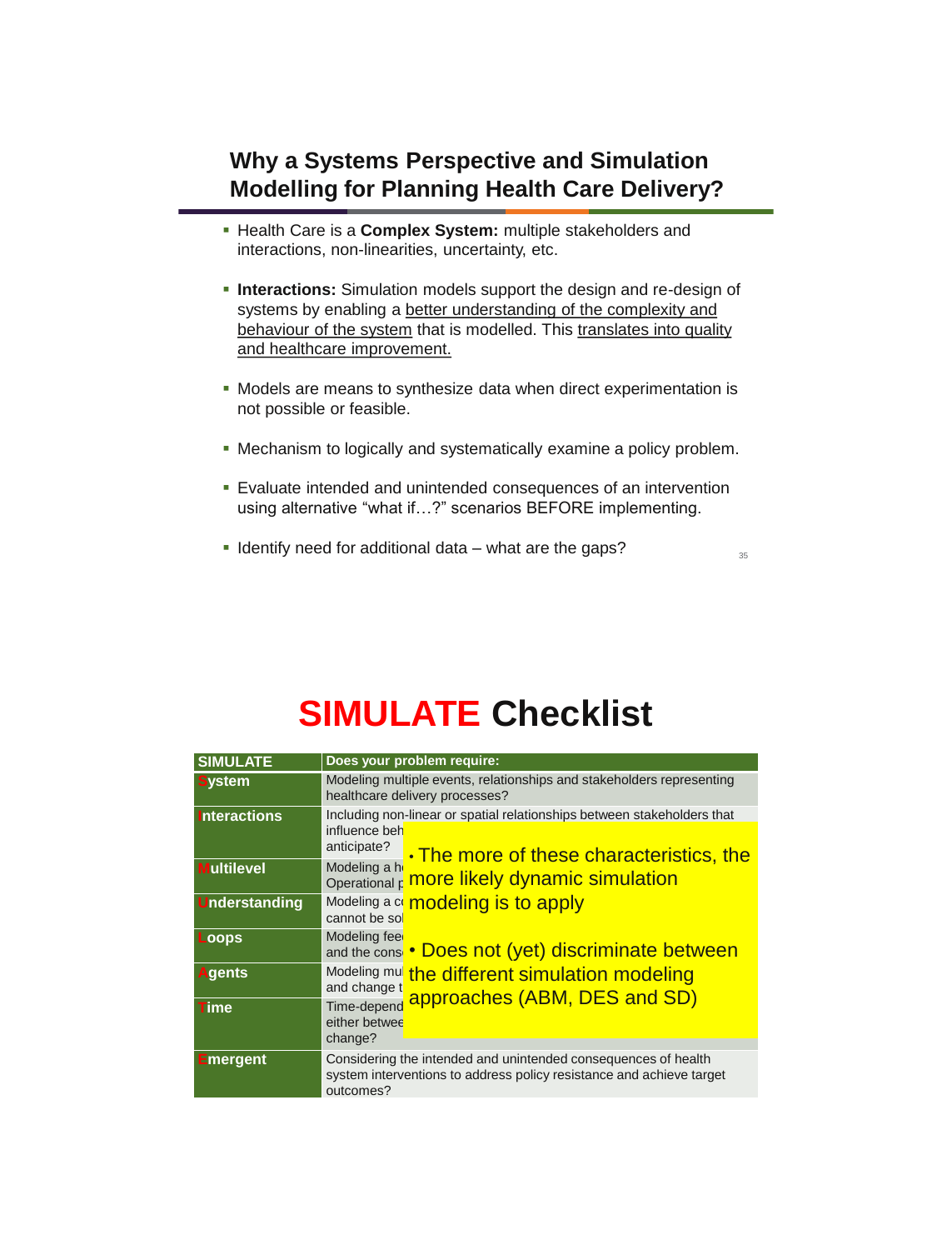

### **System Dynamics Simulation Model**



- E.g. utilization of a system of hospital(s) (departments)
- Core elements:
	- Feedback:
		- Feedback processes infer that effect is not proportional to the cause i.e. nonlinearity
	- Accumulations (stocks):
		- Accumulation or aggregation of something (e.g.,people, beds)
	- Rates (flows):
		- Flows feed in and out of stocks and have the same units of stocks per time unit (e.g., people per hour, beds per year, and oxygen per minute)
	- Time Delays:
		- People accumulate in stocks if the rate of flow out is less than in to the stock

# **Discrete Event Simulation**  $-$  E.g. surgical planning processes  $\left($  Wait $\right)$  $\sim$  Core assumption:  $\sim$  1.0  $\sim$  2.1  $\sim$  2.1  $\sim$  2.1  $\sim$  2.1  $\sim$  2.1  $\sim$  2.1  $\sim$  2.1  $\sim$  2.1  $\sim$  2.1  $\sim$  2.1  $\sim$  2.1  $\sim$  2.1  $\sim$  2.1  $\sim$  2.1  $\sim$  2.1  $\sim$  2.1  $\sim$  2.1  $\sim$  2.1  $\sim$  2.1  $\sim$  2.1  $\sim$  2.1  $\frac{1}{2}$  convert and constraints  $\frac{1}{2}$ • Core elements:

- Process: *representing the system that is being studied*
- Entities: *flowing through the process and have work done on them*
- Resources: *used in the workflow to process entities*
- Events: *cause changes in the state of the entity and/or system*

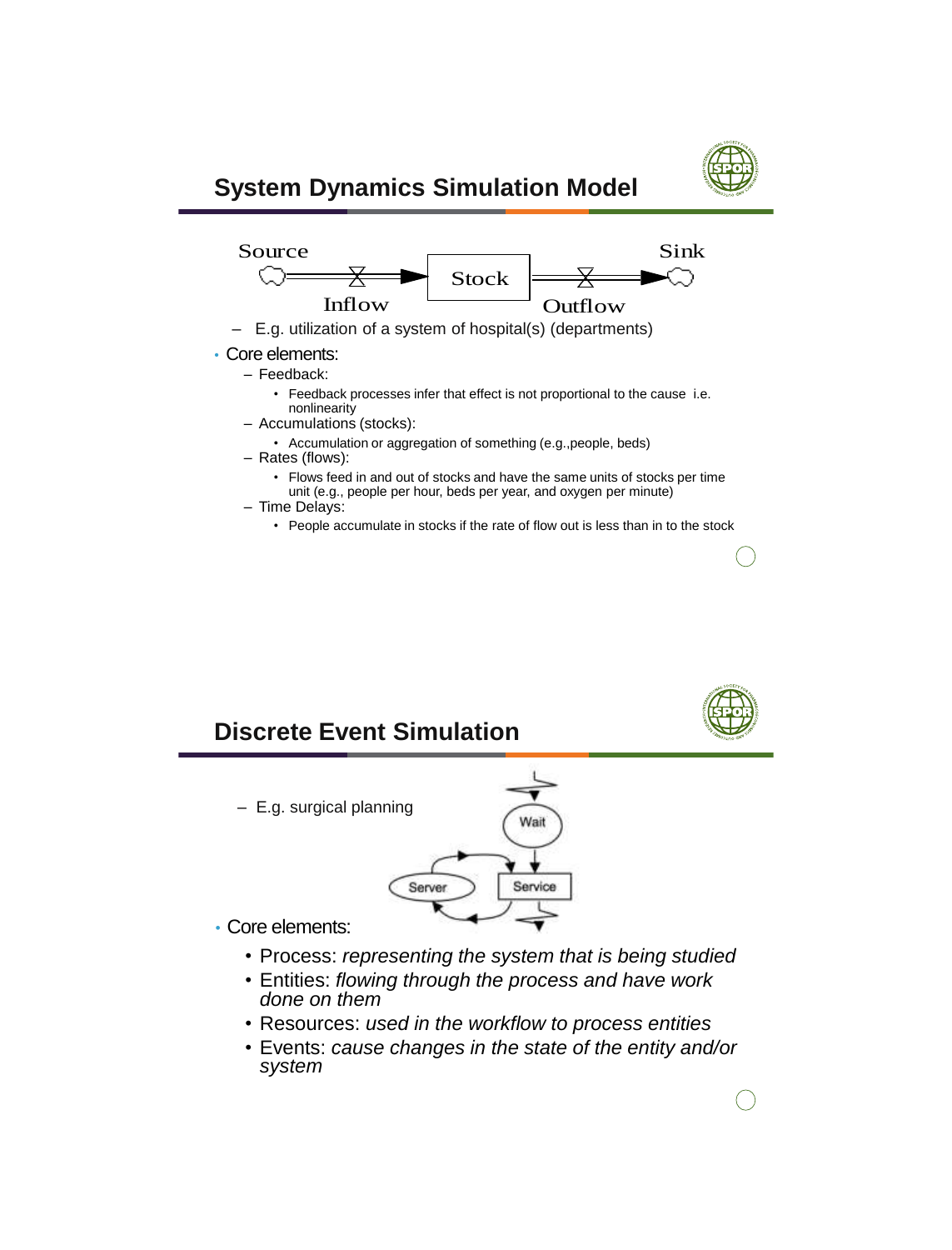

## **Agent Based Simulation Model**

 $-$  E.g. infectious in a dynamic system of  $\Box$ disease modelling  $\int_{\text{Healthy}}$ 



- Core elements:
	- **Entities:** *transition between states based on events and interactions*
	- **Interactions:** *dynamic behavior of the entities and their environment*
	- **Network:** *set of (dynamic) rules to determine the interactions*
	- **Space:** *entities' behavior is influenced by their spatial location*

## **Example: System Dynamics Model of Osteoarthritis (OA)**

To create a decision-support tool for strategic service planning of care for hip & knee osteoarthritis patients

- >Tool to enable policy makers, service planners and administrators, and clinicians to evaluate care quality and system performance
- $\triangleright$  Balancing the tradeoffs between accessibility, effectiveness and efficiency across the continuum of care from OA onset, through medical and surgical management
- $\triangleright$  Inform choices about health system interventions considering intended and unintended consequences



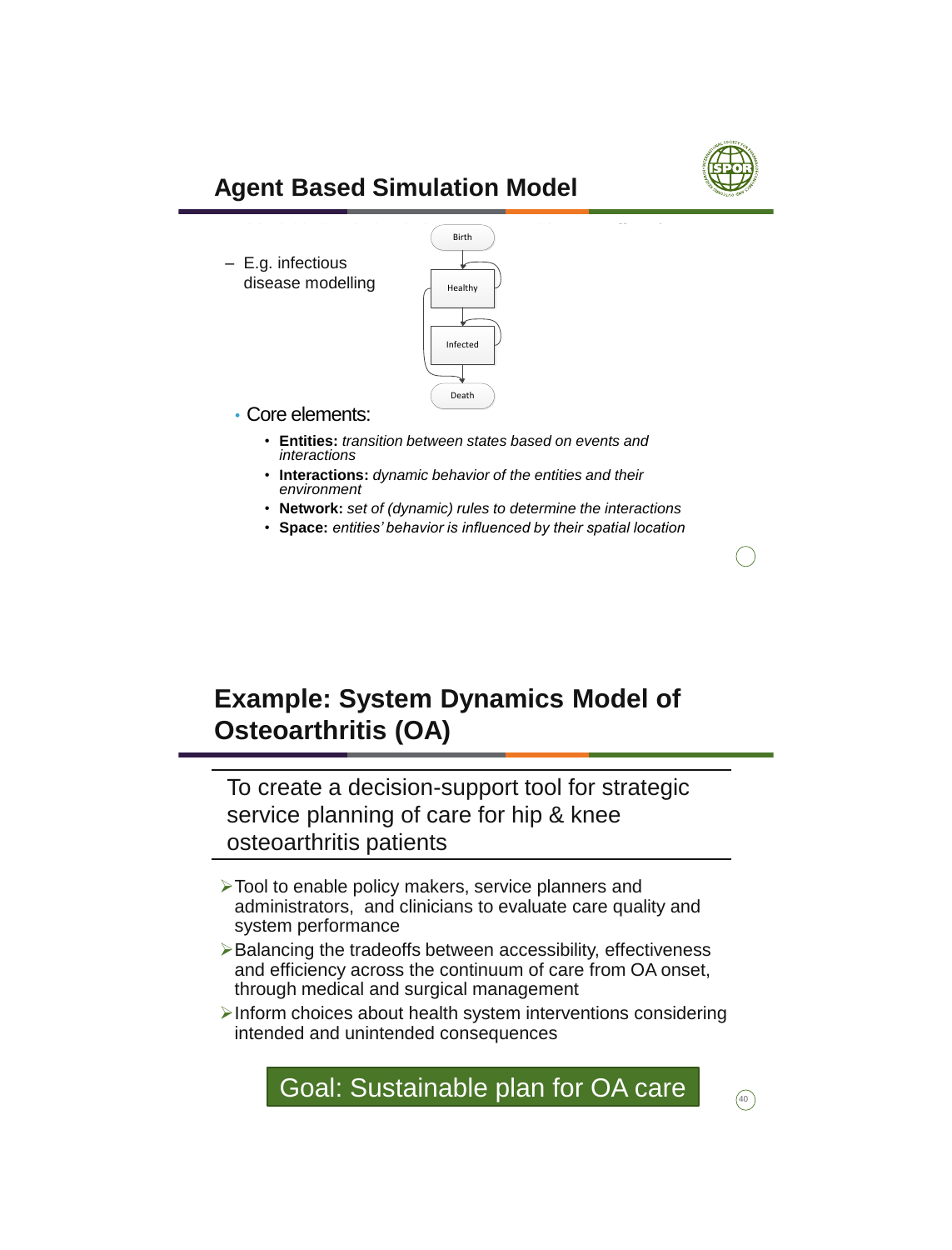## **Example: System Dynamics OA Model Process Diagram**



*- Vanderby SA, Carter MW, Noseworthy T, Marshall DA. Modeling the complete continuum of care using system dynamics: the case of osteoarthritis in Alberta. J Simulation 2015; 9(2): 156-169*

### **Sample OA Patient Pathway From Primary Care to Orthopedic Surgeon**

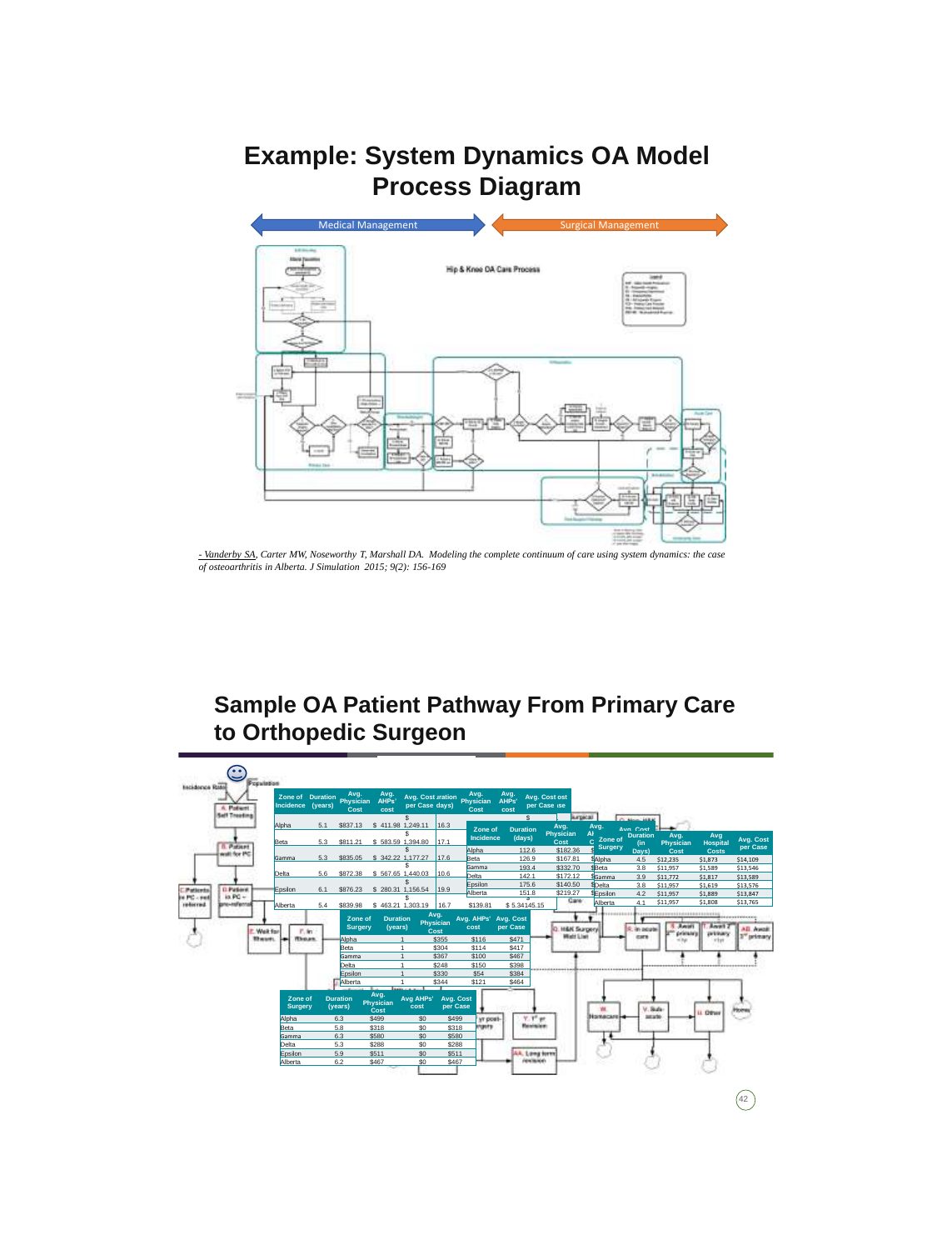## **Criteria for Selecting Dynamic Simulation Model**



### **Examples of Problems Addressed with Simulation Modelling Methods**

| <b>System</b><br>Level                   | <b>Types of</b><br><b>Problems</b> | <b>Potential Approaches</b>                                 | <b>Intervention Example</b>                                                                                                                                                                                           |  |
|------------------------------------------|------------------------------------|-------------------------------------------------------------|-----------------------------------------------------------------------------------------------------------------------------------------------------------------------------------------------------------------------|--|
| <b>Strategic</b><br>level                | Policy                             | <b>System Dynamics</b><br><b>Agent Based Modeling</b>       | Informing regional policy regarding implementation of a<br>centralized intake system for referral to an appropriate<br>provider for assessment and specialist consultation for<br>patients with musculoskeletal pain. |  |
| <b>Tactical</b><br>level                 | Management                         | Agent Based Modeling<br>Discrete Event<br>Simulation        | Wait time management for referral for a specific<br>service e.g., consultation with orthopaedic surgeon or<br>rheumatologist                                                                                          |  |
| <b>Operational</b><br>level<br>Logistics |                                    | <b>Agent Based Modeling</b><br>Discrete Event<br>Simulation | Scheduling surgical dates for joint replacement in the<br>operating room<br>Evaluating the change in hospital services due to a<br>delay of total joint replacement in cases of severe<br>osteoarthritis.             |  |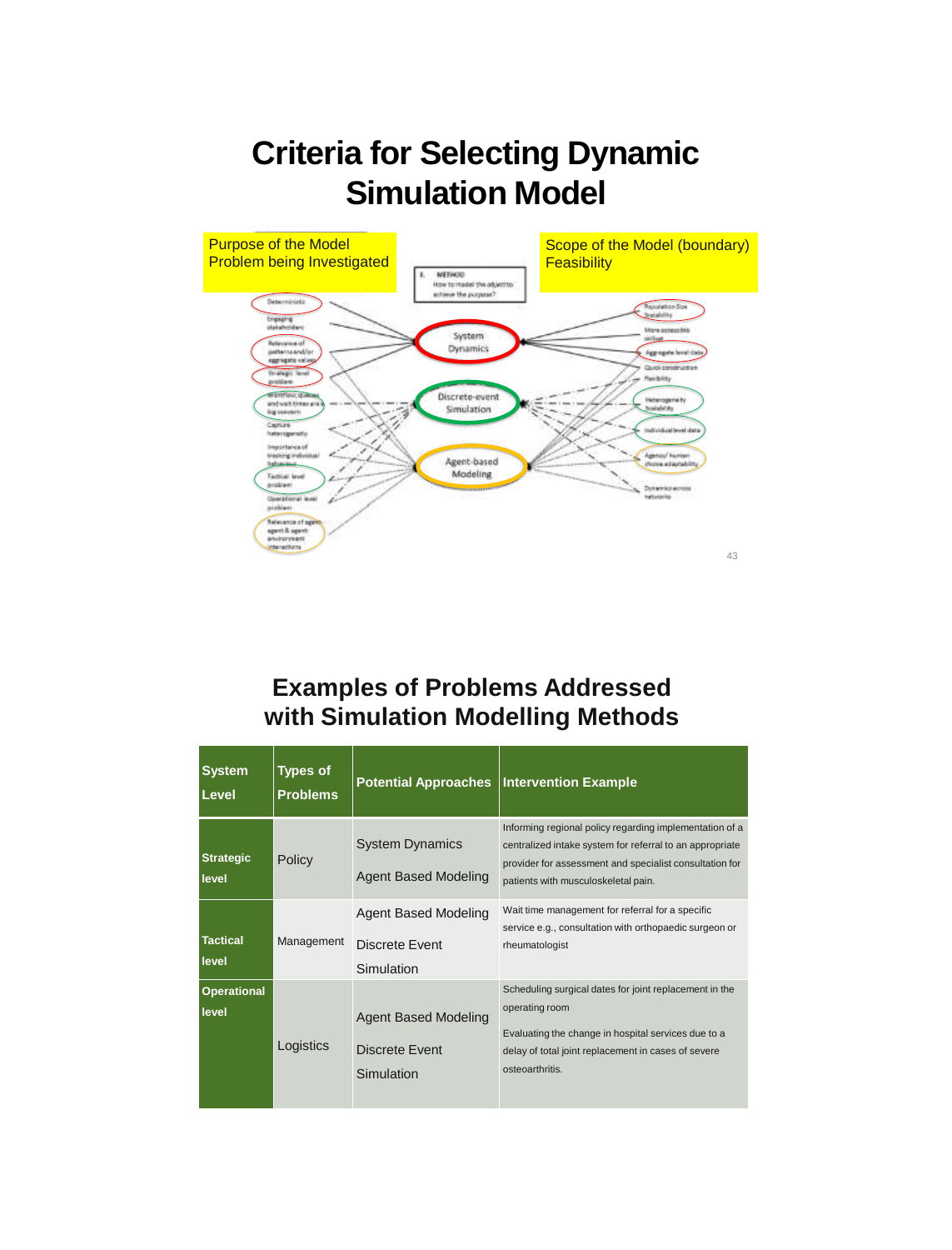

### **Optimization Task Force Report 1 – Introduction**



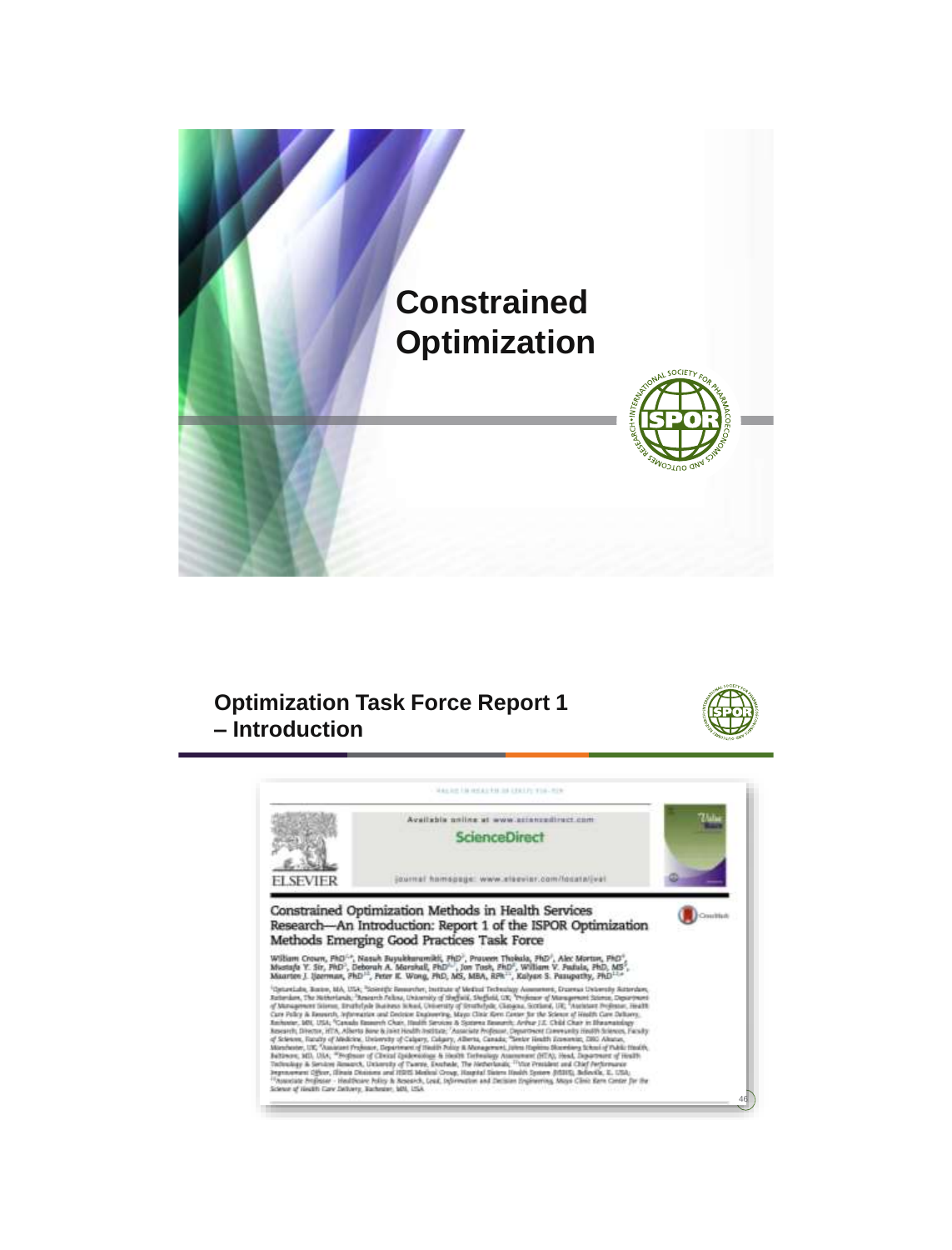

 $\left(\overline{47}\right)$ 

## **What is Optimization?**

- **Optimization** is a key tool in the *analytics armamentarium.*
	- "**Optimization:** Narrowing your choices to the very best when there are virtually innumerable feasible options and comparing them is difficult" INFORMS, The Science of Better <http://www.scienceofbetter.org/what/index.htm>
	- "In a mathematical programming or **optimization** problem, one seeks to minimize or maximize a real function of real or integer variables, subject to constraints on the variables." The Mathematical Programming Society [http://www.mathprog.org/mps\\_whatis.htm](http://www.mathprog.org/mps_whatis.htm)
- **Take home**: Optimization is an *applied, practical* subject, but a *highly technical* one that uses cutting edge math and computation





48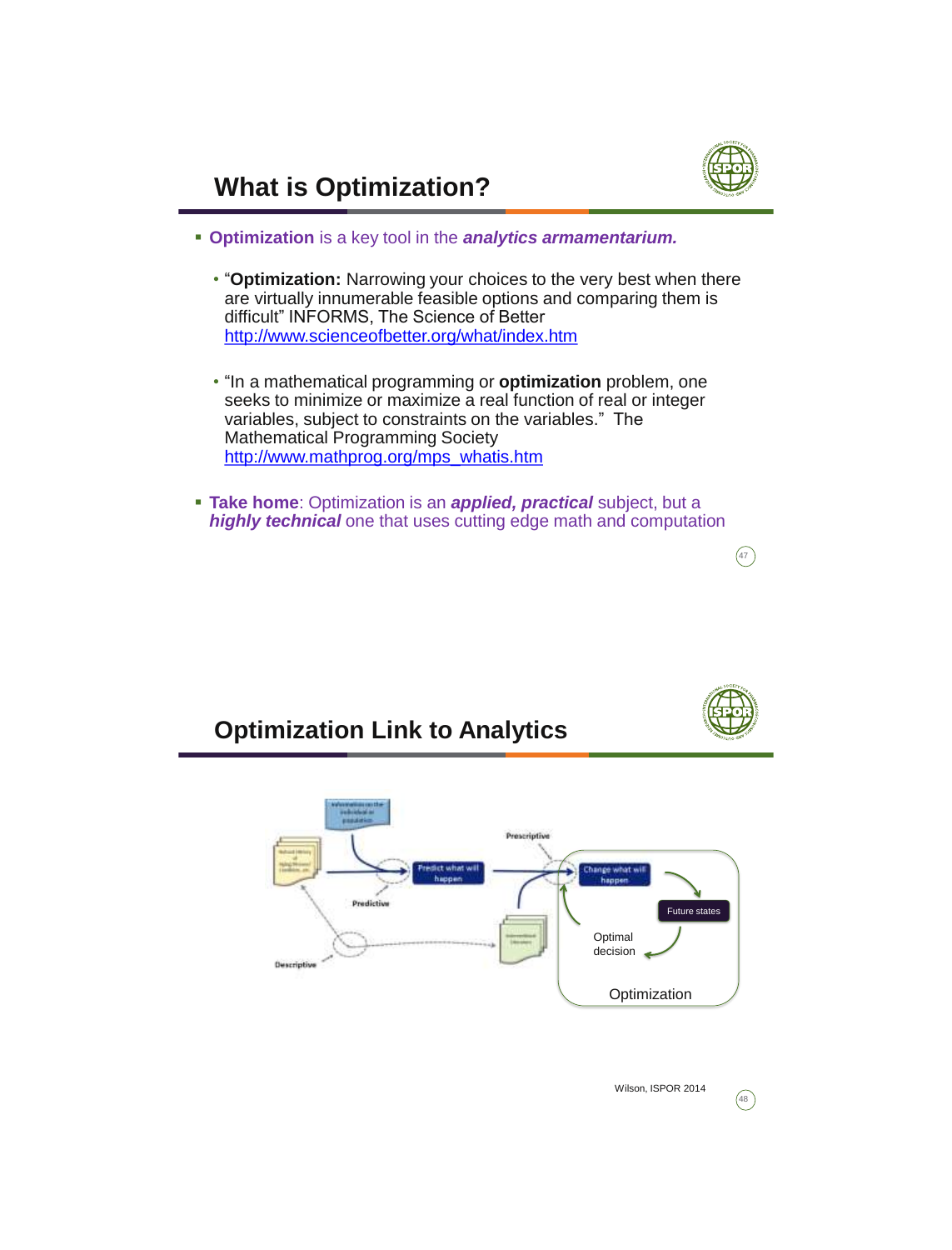

### **Mathematical Formulation of Constrained Optimization Models**

Maximize *z=f(x<sub>1</sub>, x<sub>2</sub>, ..., x<sub>n</sub>, p<sub>1</sub>, p<sub>2</sub>, ..., p<sub>k</sub>)* subject to  $c_j$ ( $x_1, x_2, \ldots, x_n, p_1, p_2, \ldots, p_k$ )≤C<sub>*j*</sub> for *j=1,2,..m* where,  $x_1, x_2, \ldots, x_n$  are the decision variables, *f*( $x_1$ ,  $x_2$ , ...,  $x_n$ ,  $p_1$ ,  $p_2$ , ...,  $p_k$ ) is the objective function; and  $c_j(x_1, x_2, \ldots, x_n, p_1, p_2, \ldots, p_k) \leq C_j$  represent the constraints.

Constraints can include both inequality and equality constraints and the objective function and the constraints also include nondecision variables  $p_1, p_2, ..., p_k$ , which are not varied in the optimization problem.



 $\left( 49\right)$ 

### **Variety of Optimization Models**

- Function/relationship: Linear vs. Nonlinear
- **Time: Static vs. dynamic**
- Variable type: Continuous vs. Integer
- **Probability: Deterministic vs. stochastic**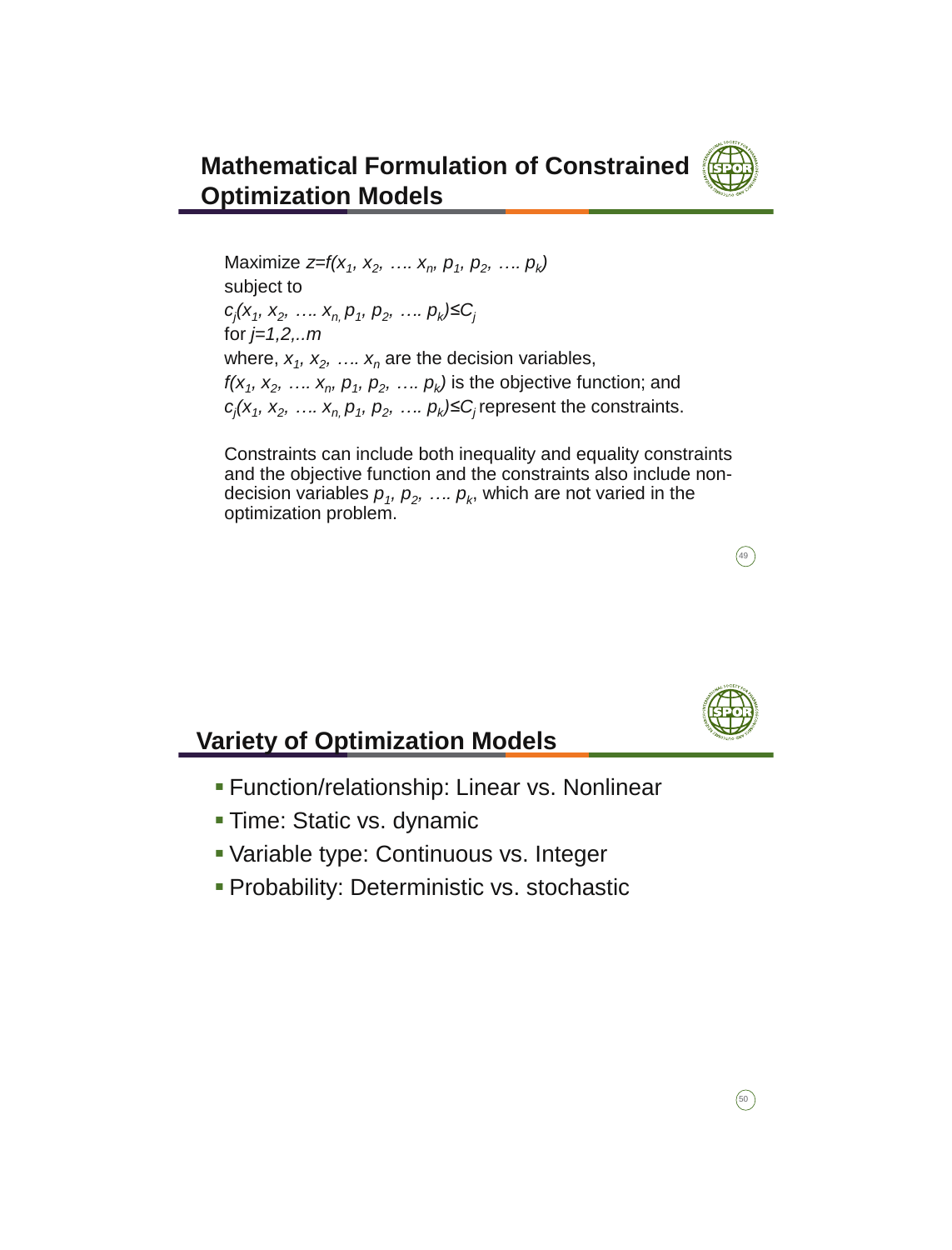

## **Steps in Building an Optimization Model**

| <b>Stage</b> |                     | <b>Step</b>                                      | <b>Description</b>                                                                                                                                                             |  |
|--------------|---------------------|--------------------------------------------------|--------------------------------------------------------------------------------------------------------------------------------------------------------------------------------|--|
|              |                     | Problem<br>structuring                           | Specify the objective and constraints, identify decision variables<br>and non-decision variables, and list and appraise model<br>assumptions                                   |  |
|              |                     | Mathematical<br>formulation                      | Present the objective function and constraints in mathematical<br>notation using decision variables and constant parameters                                                    |  |
|              | <b>Modeling</b>     | Model<br>development                             | Develop the model to estimate the objective function and<br>constraints using decision variables and non-decision variables                                                    |  |
|              |                     | Model validation                                 | Ensure the model is appropriate for evaluating all possible<br>scenarios (i.e. different combinations of decision variables and non-<br>decision variables)                    |  |
|              |                     | Select<br>optimization<br>method                 | Choose an appropriate optimization method and algorithm based<br>on the characteristics of the model                                                                           |  |
|              | <b>Optimization</b> | Perform<br>optimization/sen<br>sitivity analysis | Use the optimization algorithm to search for the optimal solution<br>and examine performance of optimal solution for reasonable values<br>of parameters and decision variables |  |
|              |                     | Report results                                   | Report the results of optimal solution                                                                                                                                         |  |
|              |                     | Decision making                                  | Interpret the optimal solution and use it for decision making<br>51                                                                                                            |  |

### **Examples of Health Care Decisions for Which Constrained Optimization is Applicable**

| Type of health care<br>problem                                          | <b>Typical decision</b><br>makers                                          | <b>Typical decisions</b>                                                                                          | <b>Typical objectives</b>                                                        | <b>Typical constraints</b>                                                                         |
|-------------------------------------------------------------------------|----------------------------------------------------------------------------|-------------------------------------------------------------------------------------------------------------------|----------------------------------------------------------------------------------|----------------------------------------------------------------------------------------------------|
| <b>Resource allocation</b><br>within and across<br>disease programs     | Health authorities.<br>insurance funds                                     | List of interventions to be<br>funded                                                                             | Increase population<br>health                                                    | Overall health budget                                                                              |
| <b>Resource allocation for</b><br>infectious disease<br>management      | Public health<br>agencies, health<br>protection<br>agencies                | Optimal vaccination<br>coverage level                                                                             | Ensure disease<br>outbreaks can be<br>rapidly and cost<br>effectively contained, | Availability of<br>medicines, disease<br>dynamics of the<br>epidemic                               |
| <b>Allocation of donated</b><br>organs                                  | Organ banks,<br>transplant service<br>centers                              | Matching of organs and<br>recipients                                                                              | Matching organ donors<br>with potential recipients                               | Every organ can be<br>received by at most<br>one person                                            |
| <b>Radiation treatment</b><br>planning                                  | Radiation therapy<br>providers                                             | Positioning and intensity of<br>radiation beams                                                                   | Minimizing the radiation<br>on healthy anatomy                                   | Tumor coverage and<br>Restriction on total<br>average dosage                                       |
| <b>Disease management</b><br><b>Models</b>                              | Leads for a given<br>disease<br>management plan                            | Best interventions to be<br>funded, best timing for the<br>initiation of a medication,<br>best screening policies | Identify the best plan<br>using a whole disease<br>model, maximizing<br>QALYS    | Budget for a given<br>disease or capacity<br>constraints for<br>healthcare providers               |
| Workforce planning/<br><b>Staffing / Shift template</b><br>optimization | Hospital<br>managers,<br>all medical<br>departments (e.g.,<br>ED, nursing) | Number of staff at different<br>hours of the day, shift<br>times                                                  | Increase efficiency and<br>maximize utilization of<br>healthcare staff           | Availability of staff,<br>human factors, state<br>laws (e.g., nurse-to-<br>patient ratios), budget |
| <b>Inpatient scheduling</b>                                             | Operation room/<br>ICII planners                                           | Detailed schedules                                                                                                | Minimize waiting time                                                            | 52<br>Availability of beds,<br>staff                                                               |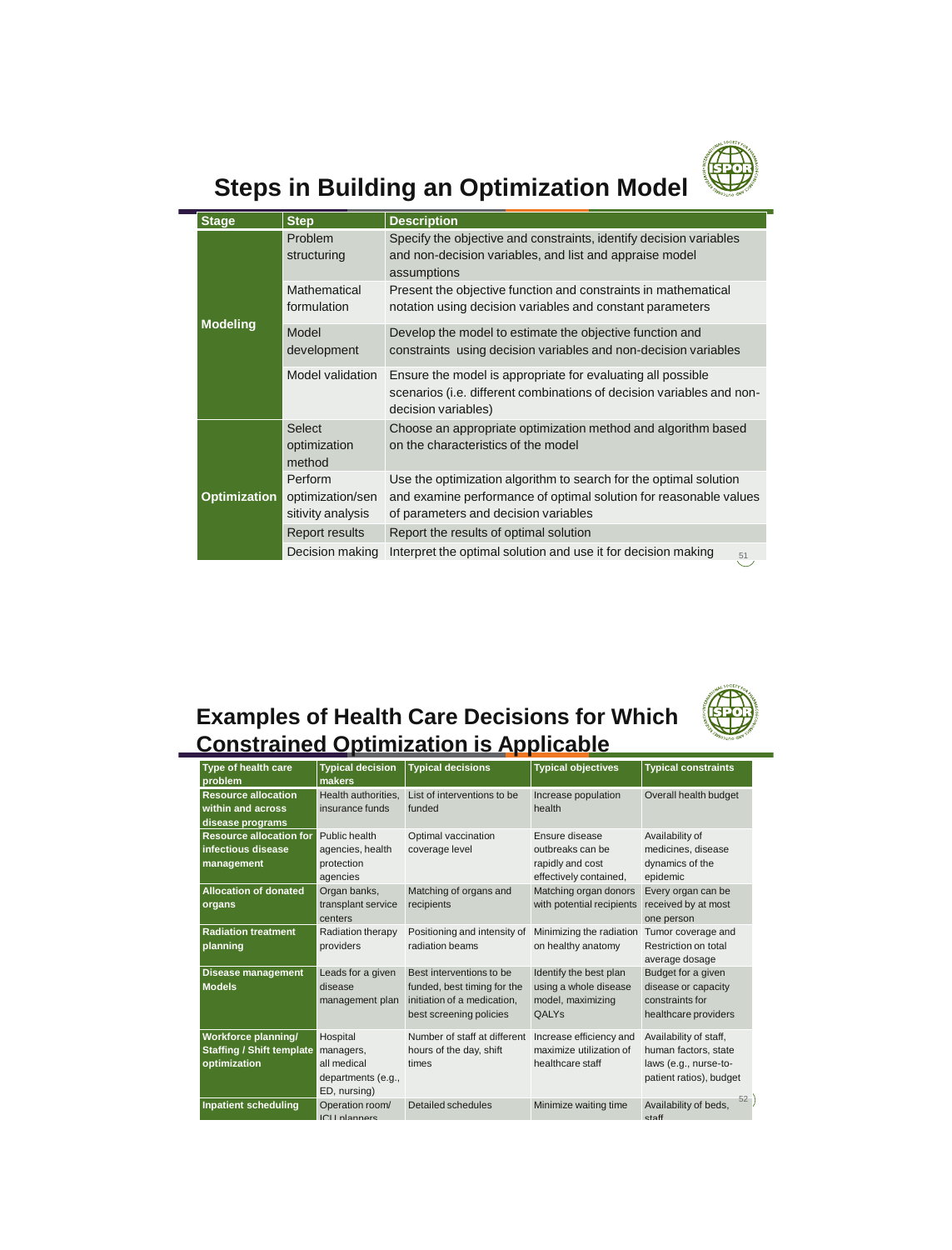